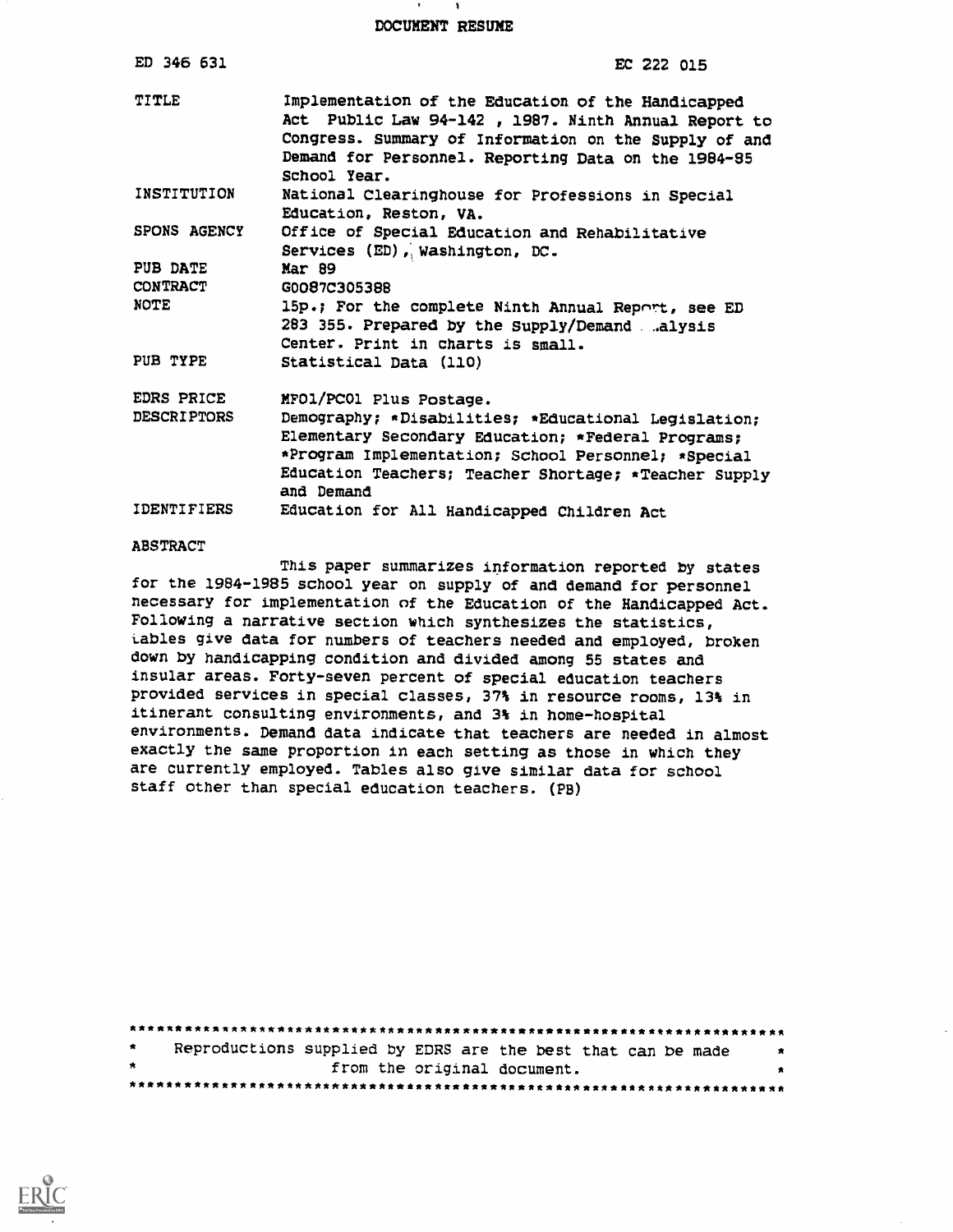Information on Personnel Supply and Demand

NINTH ANNUAL REPORT TO CONGRESS ON THE IMPLEMENTATION OF THE EDUCATION OF THE HANDICAPPED ACT [Public Law 94-142], 1987. SUMMARY OF INFORMATION ON THE SUPPLY OF AND DEMAND FOR PERSONNEL

Reporting Data on the 1984-85 School Year

Annual reports to the U.S. Congress, prepared by the Office of Special Education and Rehabilitative Services, present a wide variety of data on the status of special education in the states and as a national aggregate. Among these data are reports on numbers of teachers and other personnel employed and needed.

The information in this paper is from the Ninth Annual Report to Congress. It refers to personnel issues for the 1984-85 school year. Text and tables are taken from the report, and table numbers reflect the tabular sequence in the report itself.

**CITATION** 

Division of Innovation and Development/Office of Special Education Programs. (1987). Ninth annual report to Congress on the implementation of the Education of the Handicapped Act.<br>Washington, DC: U.S. Department of Education, Office of Special Education and Rehabilitative Services.

> **U.S. DEPARTMENT OF EDUCATION** Citta e ut Educational Research and Improvement

EDUCATIONAL RESUDREES INFORMATION

This document has been reproduced as<br>received from the person or organization<br>originating it

Minor changes have been made to improve.<br>reproduction quality

**a** Points of view or opinions stated in this document do not necessarily represent official

Excerpted in March 1989



NATIONAL CLEARINGHOUSE FOR PROFESSIONS IN SPECIAL EDUCATION The Supply/Demand Analysis Center National Association of State Directors of Special Education 2021 K Street NW · Suite 315 · Washington, DC 20006 202/296-1802 SpecialNet: PROFESSIONS

 $\zeta$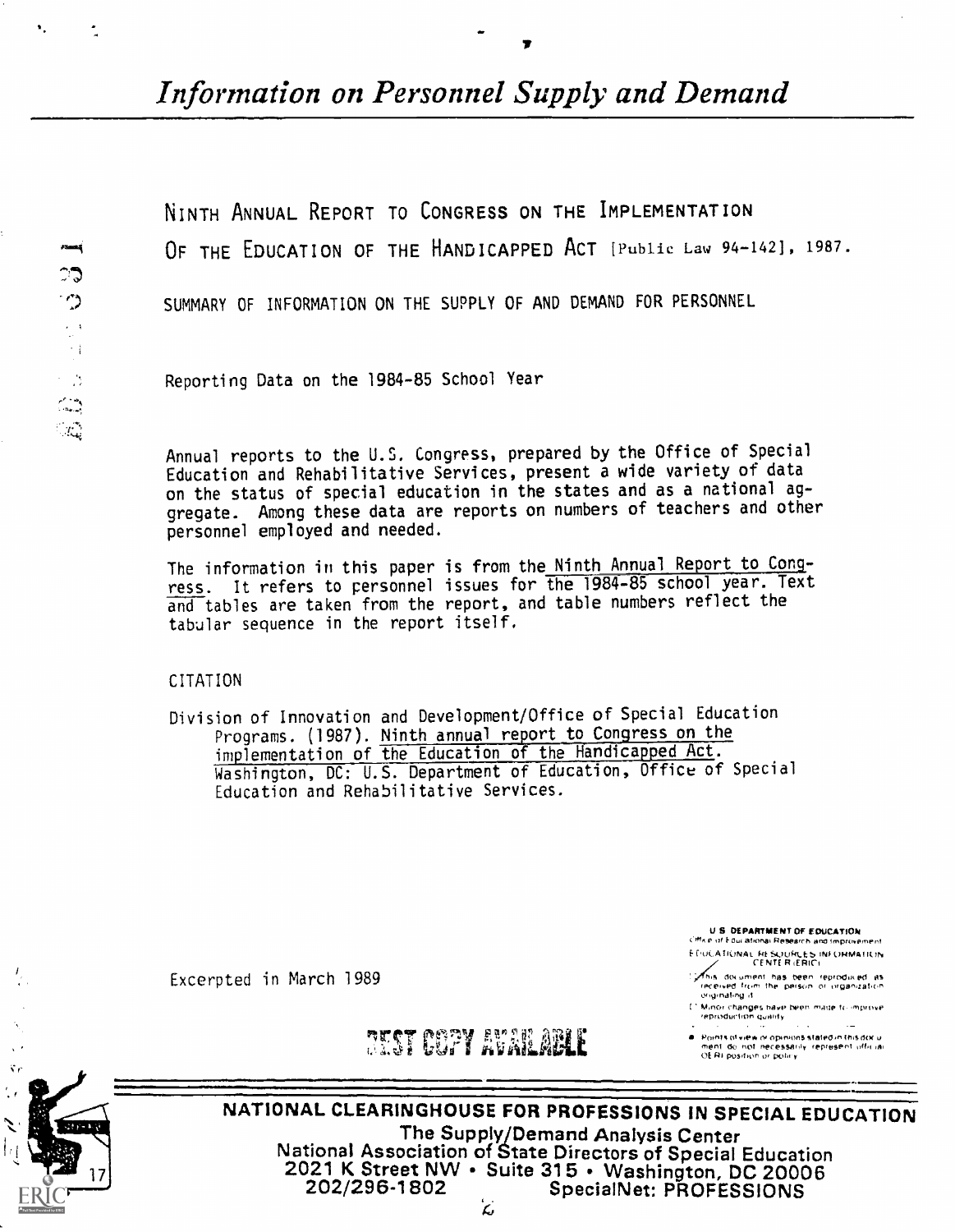NINTH ANNUAL REPORT TO CONGRESS ON THE IMPLEMENTATION

OF THE EDUCATION OF THE HANDICAPPED ACT, 1987

Office of Special Education Programs and Rehabilitative Services U.S. Department of Education

SUMMARY OF INFORMATION ON THE SUPPLY OF AND DEMAND FOR PERSONNEL

IN 1984-85, states gathered data on the numbers of personnel employed and needed to fully serve children with handicapping conditions in the schools.

- \* The total number of special education teachers and speech pathologists employed in that year was 274,519. This total represents increases in the categories of mental retardation, learning disabilities, emotional disturbance, multihandicapped, speech impaired, deafness, and other health impaired.
- \* The numbers of teachers employed to serve children in each of the following categories declined from the previous year: orthopedically impaired, visually handicapped, and deaf-blind.
- \* The number of additional teachers and speech pathologists needed for full service was reported to be 22,852. The greatest number of teachers were needed to serve children identified as having learning disabilities, mental retardation, emotional disturbance, or speech/language impairments. Those categories of handicapping conditions reporting the highest proportions of teachers needed, relative to teachers presently employed, were: emotionally disturbed, other health impaired, visually handicapped, deaf, and deaf-blind.
- \* There were 219,737 personnel other than special education teachers and speech/language pathologists employed to serve cnildren with handicaps in the schools.
- \* An additional 8,144 personnel other than teachers were reported as being needed to meet the educational needs of children and youth with handicaps. Teacher aides constituted the largest number of support personnel needed. The highest proportions of support personnel needed, relative to the numbers presently employed, were: physical therapists and occupational therapists.
- \* Although the numbers of special educators and other needed support personnel increased over the previous year, shortages of at least 5 percent were reported for all categories of special education teachers, and shortages of from 2 to 12.7 percent were reported for other personnel in special education.

### PERSONNEL EMPLOYED AND NEEDED

To meet the goal of providing free and appropriate educational opportunity to all handicapped children, trained personnel are needed to serve this population. This section provides numbers of special education teachers and other

Supply-Demand/417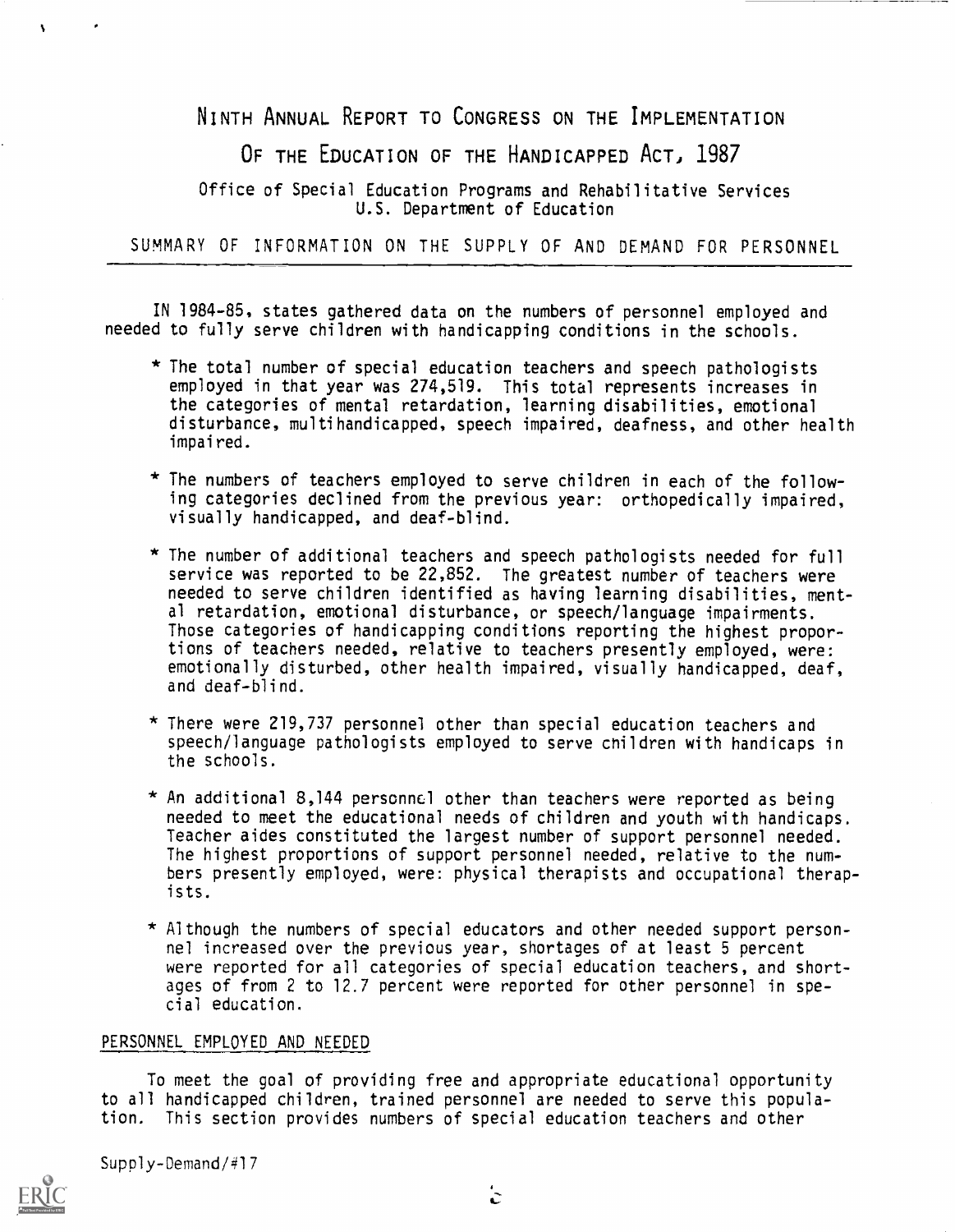$\bar{\mathbf{v}}$ 

personnel employed and needed by states in school year 1984-85 and compares these data with numbers collected previously. This information differed in several ways from information collected previously.

First, counts of special education teachers were collected by the setting in which the teachers provided services. For school year 1984-85, states reported separate counts of teachers employed and needed in separate classes, resource rooms, itinerant/consulting positions, and home-hospital settings. (See Tables ED1 and rD2.)

Second, as in previous years, special education teachers were reported in full-time equivalency (FTE) of assignment and were categorized by the handicapping condition of the children they served. Unlike previous years, counts of noncategorical teachers, working teachers with children of different handicapping conditions, were not collected separately. Instead, the time teachers worked was apportioned and counted according to the handicapping condition served.

Third, the categories of personnel other than special education teachers who serve handicapped children were modified. Data requirements for school year 1984-85 called for counts of counselors and state education agencies (SEA) supervisors/administrators, counts that were mot previously collected separately. Also, counts of speech pathologists were not collected separately; these counts were included with those of teachers of the speech or language impaired. The remaining categories of personnel were unchanged.

Finally, states were for the first time required to provide two sets of information on the number of personnel needed. For one set of data, states were to provide counts of personnel needed for the 1984-85 school year. Included in these figures were:

\* The number of vacancies that occurred from July 1, 1984, through February 1, 1985, even if they were subsequently filled; and

\* The number of additional personnel who were needed from July 1, 1984, through February 1, 1985, to fill positions occupied by persons who were not appropriately and adequately prepared or trained. (For this second set of data, states were to provide counts of additional personnel needed to provide improved services.)

States reported that the number of special education teachers employed increased between ;983-84 and 1984-85. In comparisons of data for these years, counts of speech pathologists were added to counts of special education teachers for 1983-84 to make these data comparable to those for 1984-85. With this adjustment, the number of special education teachers increased from 268,629 to 274,519, an increase of 2 percent. Although counts of special education teachers were reported according to teaching environments for 1984-85, responses to OSEP's followup effort indicated that these counts were comparable to counts collected previously; i.e., counts of home-hospital teachers were typically subsumed under the total special education teacher counts.

For the 10 handicapping conditions served by special education teachers employed, seven categories increased in the number employed from 1983-84 to 1984-85, while three categories decreased. The number of teachers employed increased for

Supply-Demand/#17

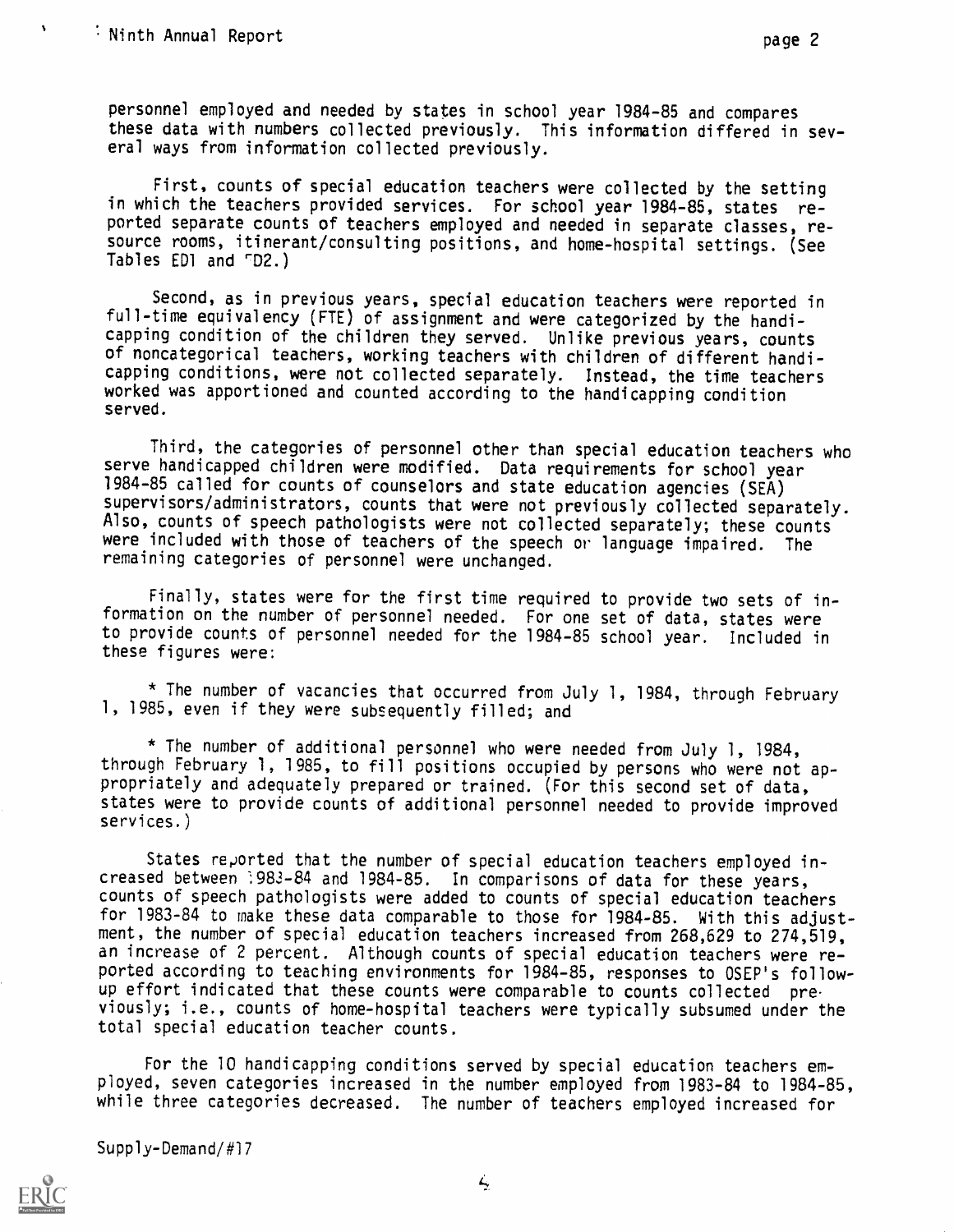the following handicapping categories: mentally retarded, learning disabled, emotionally disturbed, multihandicapped, speech impaired, hard of hearing and deaf, and other health impaired. The number of teachers employed decreased for the following categories: orthopedically handicapped, visually handicapped, and deafblind.

Generally, for the 1984-85 school year, the increases and decreases in the numbers of special education teachers employed, by category, did not correspond to changes in counts of children served by handicapping conditions. For example, the increase in the numbers of teachers of the mentally retarded was accompanied by a decrease in the number of students reported in this category. This may be related to the elimination of the noncategorical option from the reporting form and changing definitions and policies at the state level in 1984-85.

The data show reduced numbers of special education teachers in some handicapping categories during 1984-85; however, 53 states and insular areas reported that 22,852 additional teachers were needed to fill vacancies and replace uncertified staff. As shown in Table 11, the categories of special education teachers reported by states as the most needed paralleled the relative prevalence of handicapping conditions. Specifically, states reported that the greatest proportional increase needed was for teachers to serve learning disabled, mentally retarded, emotionally disturbed, and speech or language impaired students. These four categories accounted for 84 percent of all teachers needed and for 93 percent of students served under Chapter 1 of ECIA (SOP) and EHA-B. Twelve percent of the teachers were needed for the other health impaired, hard of hearing and deaf, and multihandicapped, while 5 percent of all students served were so categorized. Teachers needed to serve visually handicapped, orthopedically impaired, and deafblind together constituted less than 3 percent of all teachers needed, while 2 percent of the students served had these handicapping conditions.

The total number of personnel other than special education teachers employed increased between 1983-84 and 1984-85. In making comparisons between these two years, counts of speech pathologists were omitted from the 1983-84 data because these counts were not collected separately in 1984-85. Also, counts of counselors were omitted from the 1984-85 figures because, based on responses from OSEP's follow-up effort, most states did not report counselors for previous years. Counts of SEA supervisors/administrators, however, were included because most states, again according to OSEP's follow-up, subsumed this count within other personnel categories in previous years. The adjusted totals for numbers of personnel other than special education teachers employed were 205,517 in 1983-84 and 219,737 in 1984-85, an increase of 7 percent.

Categories of personnel employed that increased over the two years included: teachers' aides, psychologists, school social workers, diagnostic staff, occupational therapists, physical therapists, audiologists, and recreational therapists. The category of supervisors/administrators, labeled simply supervisors in 1983-84, also increased. The states and insular areas reported 925 SEA supervisors/administrators employed. Of personnel other than special education teachers, fewer physical education teachers, work-study coordinators, and other non-instructional staff were employed in the 1984-85 school year than in 1983-84.

Fifty-five states and insular areas indicated that an increase of 8,144 staff in all categories of personnel other than special education teachers was needed to fill vacancies and replace noncertified staff in 1984-85. Table 13 shows this

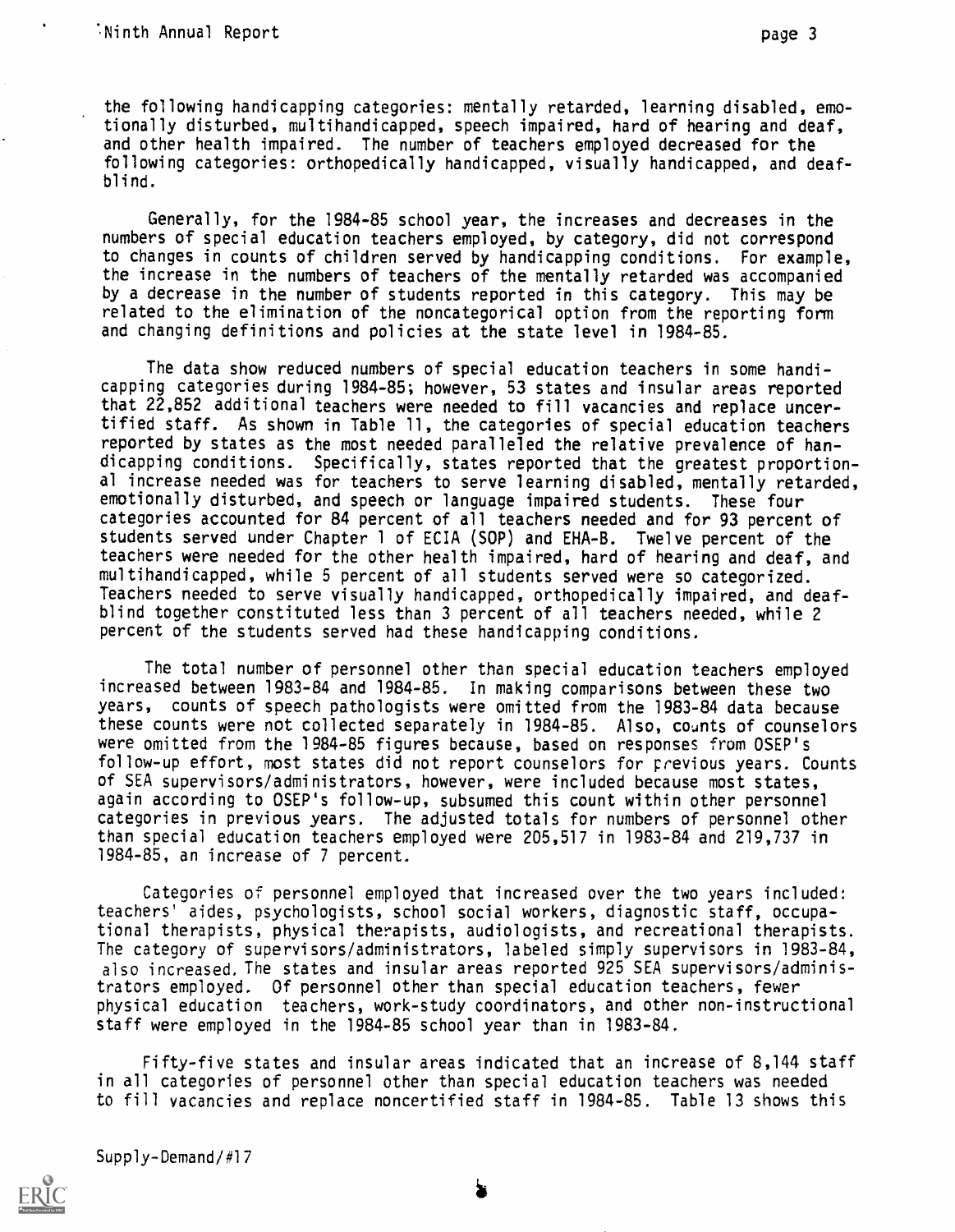Based on the responses received from 55 states and insular areas, most special education teachers (47 percent) provided services in special classes. Thirty-seven percent of special education teachers provided services in resource rooms. In the remaining two environments, itinerant/consulting and homehospital. 13 percent of special educators provided services in itinerant/ consulting environments and 3 percent in home-hospital environments.

Responses from 53 states and insular areas indicated that 47 percent of personnel needed to fill vacancies and replace noncertified and nonlicensed staff were needed for special classes. Thirty-nine percent were needed to provide services in resource rooms. Finally, 12 percent were needed to provide services as itinerant/consulting teachers and 2 percent as home-hospital teachers. These data indicate that teachers are needed in almost exactly the same proportions in each setting as those in which they are currently employed.

> The tables on the following pages present state-specific information on special education teachers and other school staff employed and needed in 1984-85 to serve children with handicapping conditions.

inis document was prepared pursuant to Grant No. G0087C3053-88 with the U.S Department of Education, Office of Special Education and Penaphilotive Services i deucles nuaeudslub sacu bloiecis nuaei õokeluwevi spausolsvip die eucontabed<br>Super Linu in seekollolli Killiam Pillenmini sillini – – TO express their ludgment treets in protessional and technical matters. Points of their of coinions do not merefore, necessarily represent offical Department or Equaction position or policy

 $Supp1y-Demand/H17$ March 1989



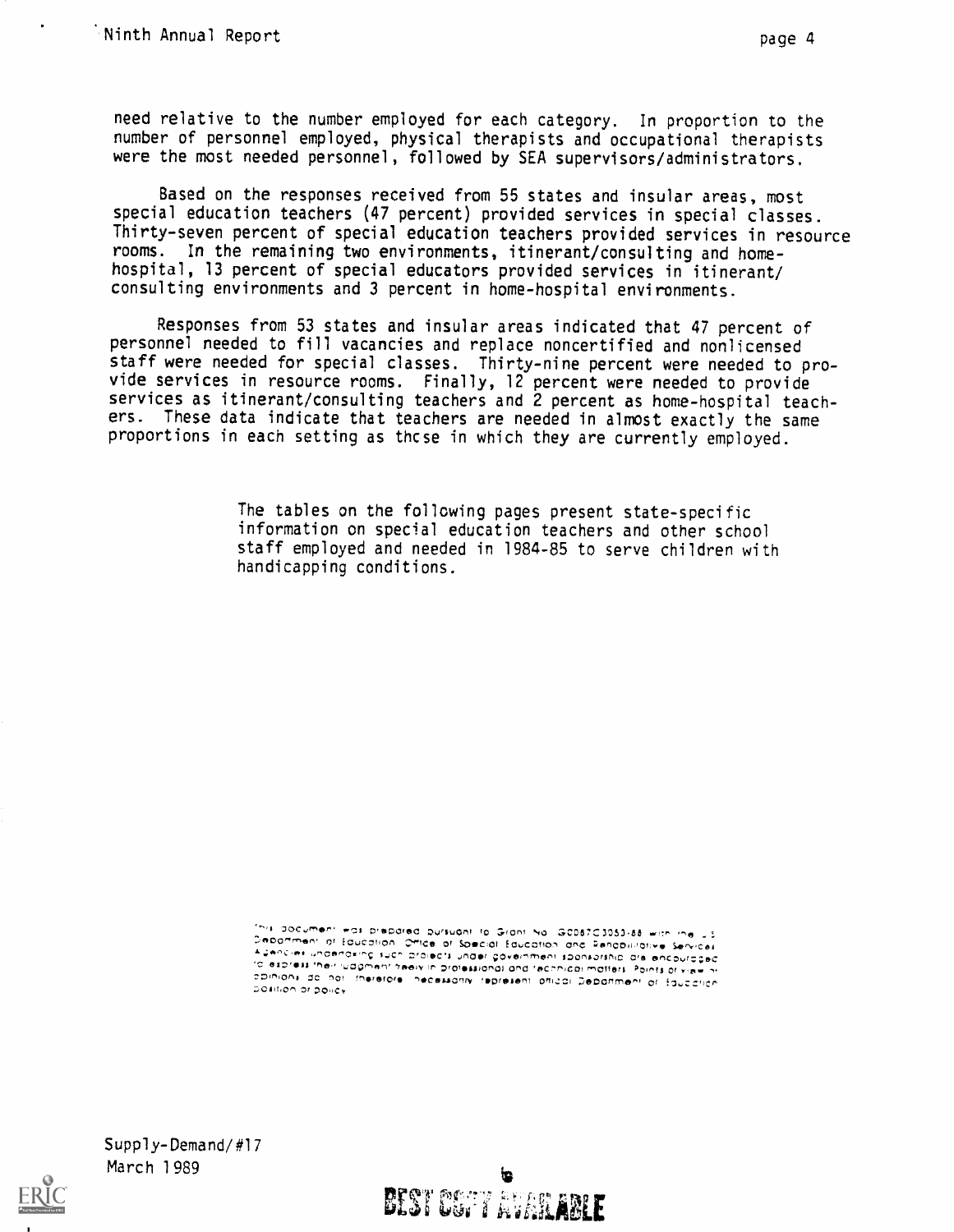### TABLE 11

#### Number of Special Education Teachers Employed and Needed by Handicapping Condition During School Year 1984-851/

| Handicapping Condition       | Employed | Needed | Percent<br>Needed<br>25 2<br>Percent of<br>Employed | $\bullet$<br>Percent<br>af Total<br>Needed |
|------------------------------|----------|--------|-----------------------------------------------------|--------------------------------------------|
| Learning Disabled            | 102.395  | 7.800  | 76                                                  | 34.1                                       |
| Mentally Retarded            | 61.832   | 4.671  | 7.6                                                 | 20.4                                       |
| Emotionally Disturbed        | 32.027   | 4.322  | 13.5                                                | 189                                        |
| Speech or Language Impaired  | 36.612   | 2.511  | 69                                                  | 110                                        |
| Hard-of-Hearing and Deaf     | 7.992    | 773    | 9.7                                                 | $3 - 4$                                    |
| Multihandicapped             | 8.637    | 618    | 7.2.                                                | 2.7                                        |
| Orthopedically Impaired      | 4.240    | 243    | 5.7                                                 | 1.1                                        |
| Other Health Impaired        | 10.445   | 1.299  | 124                                                 | 5.7                                        |
| Visually Handicapped         | 2.995    | 296    | 99                                                  | 1.3                                        |
| Deaf-Blind                   | 396.     | 38     | 96                                                  | 0.2                                        |
|                              |          |        |                                                     |                                            |
| Total teachers <sup>p/</sup> | 274.519  | 22.852 | 8.4                                                 | 98.8                                       |

Li Personnel needed included:

 $\begin{matrix} \mathbf{1}_{i} \end{matrix}$ 

- 
- (1) number of vacancies that occurred; and  $(2)$  number of additional personnel needed number of additional personnel needed to fill noncertified or nonlicensed staff,
- $h/$  The number of total teachers does not equal the sum of teachers by handr:apping c?riditton because the total includes counts of teachers not categorized by the States by handicapping condition. Percentages are based on data provided by handicapping condition; that is, the total number employed is 267,571 and the total number needed is 22,571.

### Number of Special Education Personnel Other Than Teachers Employed and Needed During School Year 1984-85s/

TABLE 13

|                                  |          |        | Percent<br>Needed of of Total | Percent        |
|----------------------------------|----------|--------|-------------------------------|----------------|
| Type of Personnel                | Employed | Needec | Employed                      | Needed         |
| Teacher aides                    | 112,330  | 4.086  | 36                            | 50.2           |
| Other non-instructional staffk/  | 39,593   | 835    | 2.1                           | 10.3           |
| Psychologists                    | 16,249   | 586    | 3.6                           | 72             |
| Supervisors/administrators       | 13,841   | 474    | 3.4                           | 58             |
| School social workers            | 8.027    | 397    | 49                            | 49             |
| Diagnostic staff                 | 6,790    | 344    | 51                            | 4.2            |
| Counselors                       | 6,284    | 158    | 25                            | 19             |
| Vocational education teachers    | 5.339    | 273    | 51                            | 34             |
| Physical education teachers      | 3.377    | 112    | 51                            | 2.1            |
| Occupational therapists          | 2.886    | 293    | 102                           | 36             |
| Physical therapists              | 2.234    | 284    | 127                           | 3 <sub>5</sub> |
| Work-study coordinators          | 1.515    | 55.    | 36                            | 07             |
| Audiologists                     | 966      | 62     | 64                            | 08             |
| Supervisors/administrators (SEA) | 925      | 73.    | 79                            | 09             |
| Recreational therapists          | 616      | 42     | 68                            | 05             |
| All staffs/                      | 226.021  | 8.144  | 37                            | 1000           |

1./ Personnel needed included:

- (I) number of vacancies that occurred,
- (2) number of additional peisonnel needed to f ill noncertif red or nonlicensed staff.
- Includes staff involved in health services (nurses, psychiatrists, etc.), food  $\mathbf{b}'$ service, maintenance, pupil transportation, etc.
- 1 he number of all staff dues not equal the sum of personnel other than  $\mathbf{S}^{\prime}$ teachers by type of personnel because the number of staff includes counts of perioanel that were not reported by type of personnel. Percentage needed of employed fur all staff is only based on data provided by personnel type; that is, thc total number cmpluycd is 220,972 and the total number needed is 8,134.

 $\epsilon$ 

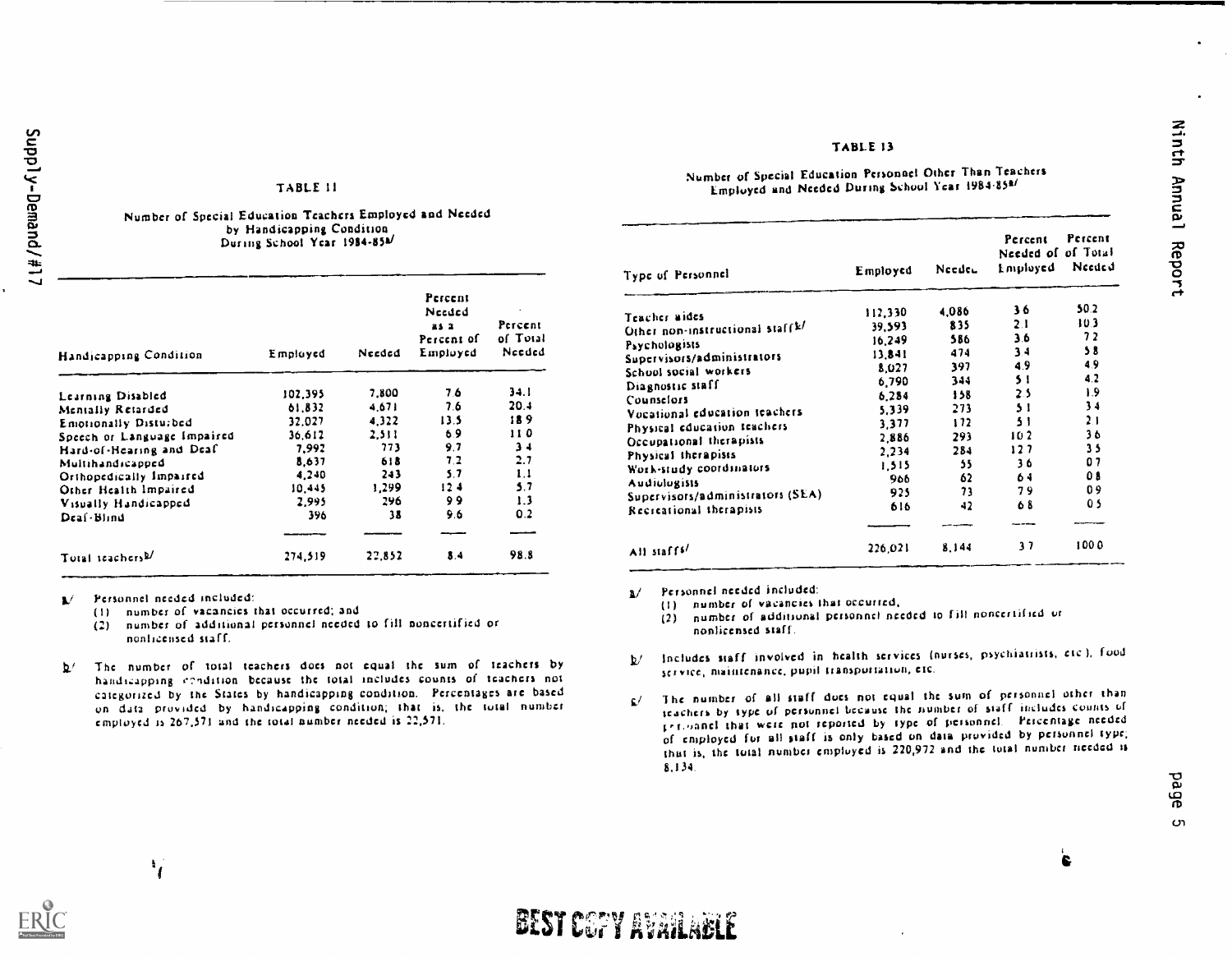$\Delta \sim 10^4$ 

 $\sim$   $\sim$ 

### Table ED1

### NUMBER OF SPECIAL EDUCATION TEACHERS EMPLOTED AND NEEDED

#### BY HANDICAPPING CONDITION

|                        | ALL<br>CONDITIONS- |                  | LEARNING<br><b>JISABLED</b> |                 | SPEECH<br>- INPA IRED-  |                | MENTALIT<br>-RETARDED-- |                          | EMOTICHALLY<br>-01STURBED----- |        |
|------------------------|--------------------|------------------|-----------------------------|-----------------|-------------------------|----------------|-------------------------|--------------------------|--------------------------------|--------|
| <b>STATE</b>           | <b>EMPLOYED</b>    | NEEDED           | EMPLOYED                    | NEEDED          | <b>EMPLOYED</b>         | <b>NEEDED</b>  | ENPLOYED                | <b>NEEDED</b>            | <b>EMPLOYED</b>                | NEEDED |
| <b>ALABAMA</b>         | 4.339              | 451              | 1,137                       | 171             | 425                     | 3              | 2.282                   | 159                      | 323                            | 77     |
| ALASKA                 | 789                | 134              | 476                         | 76              | 168                     | 27             | 81                      | 14                       | 59                             | x      |
| <b>ARIZONA</b>         | 3.363              | 258              | 1,598                       | 141             | 388                     | 38             | 550                     | 39                       | 263                            | 25     |
| <b>ARKANSAS</b>        | 2.592              | 277              | 1.117                       | 11 <sub>1</sub> | 419                     | 46             | 949                     | 89                       | 48                             | 9      |
| ×<br>CALIFORNIA        | 18,392             | $\bullet$        | 18.948                      | e               | 426                     | 8              | 3.105                   | 8                        | 962                            | э      |
| COLORADO               | 3.485              | з                | 1.259                       | 2               | 381                     | 1              | 659                     | e                        | 652                            | A      |
| <b>CONNECT I CUT</b>   | 3.884              | 281              | 1.765                       | 74              | 565                     | 41             | 935                     | 18                       | 485                            | 43     |
| JELAWARE               | 1.165              | 38               | 552                         | 36              | -72                     | 7              | 183                     | 18                       | 264                            | 24     |
| DISTRICT OF COLUMBIA   | 685                | $^{\bullet2}$    | 235                         | в               | 118                     | s              | 115                     | 6                        | 94                             | s      |
| <b>FLORIDA</b>         | 9.729              | 266              | 3.838                       | 274             | 1.396                   | 51             | 2.238                   | 228                      | 2.<br>834.                     | 321    |
| <b>GEORGIA</b>         | 6.517              | 1.495            | 1,715                       | 344             | 783                     | 176            | 2.344                   | 383                      | 1.388                          | 488    |
| <b>MARAII</b>          | 899                | -12              | 429                         | з               | 128                     | 8              | 156                     |                          | 43                             | ٠      |
| <b>I DANO</b>          | 1,821              | 222              | 561                         | $\bullet$       | 121                     | a              | 736                     | ۵                        | 37                             | a      |
| <b>ILLINOIS</b>        | 18.438             | 157              | 5.177                       | 32              | 1.976                   | 31             | 3.348                   | 23                       | Z.369                          | 49     |
| <b>INDIARA</b>         | 6.247              | 659              | 2.994                       | 177             | 769                     | 38             | 2.244                   | $2 + 8$                  | 689                            | 77     |
| <b>I CWA</b>           | 5.148              | 451              | 2.846                       | 231             | 594                     | 12             | 1.262                   | 79                       | 625                            | 76     |
| <b>KANSAS</b>          | 3.933              | 56               | 330                         | $^{\dagger}$ 8  | 415                     | $\bullet$      | 539                     | 9                        | 413                            | 22     |
| <b>KENTUCKY</b>        | 3.489              | 454              | 1.893                       | 177             | 463                     | 43             | 1.187                   | 162                      | 251                            | 27     |
| LOUISIANA              | 5.287              | 1.316            | 2.331                       | 984             | 1.891                   | 69             | 1,357                   | 487                      | 692                            | 266    |
| <b>MAINE</b>           | 2,952              | 53               | 549                         | 29              | 222                     | a              | 745                     | в                        | 418                            | 28     |
| <b>MARYLAND</b>        | 5.868              | 286              | 2.551                       | 188             | 984                     | 35             | 935                     | 62                       | 514                            | 25     |
| <b>HASSACHUSETTS</b>   | 5.387              | 427              | 2.255                       | 151             | 1.469                   | 28             | 1,354                   | 98                       | 875                            | 59     |
| <b>WICHIGAN</b>        | 19.992             | 1,515            | 3.082                       | 192             | 1.325                   | 178            | 3, 181                  | 516                      | 2.072                          | 2:2    |
| <b>MINNESOTA</b>       | 6.124              | 186              | 2.759                       | 35              | 982                     | -1             | 1.562                   | 11                       | 566                            | 48     |
| <b>WISSISSIPPI</b>     | 7.986              | 152              | 1.387                       | 54              | 431                     | 37             | 1.957                   | 46                       | 25                             |        |
| <b>MISSOURI</b>        | 5.420              | 696              | 2.294                       | 252             | 938                     | 149            | 1,347                   | 121                      | 541                            | 53     |
| <b>MONTANA</b>         | 962                | $\bullet$        |                             | ø               |                         | a              |                         | 8                        |                                | 8      |
| NESRASKA               | 1.717              | з                | 5.49                        | $\bullet$       | 325                     | ۹              | 554                     | a                        | 199                            | 8      |
| NEVADA                 | 877                | 115              | 515                         | 59              | 111                     | 15             | 112                     | 23                       | 69                             | 5      |
| <b>NEW HAMPSHIRE</b>   | 1.192              | 78               | 479                         | 15              | 192                     | 33             | 197                     | 8                        | 139                            | 7      |
| NEW JERSEY             | 11.443             | 488              | 4.733                       | 165             | 1.817                   | 58             | 1.547                   | 72                       | 1.738                          | 62     |
| NEW MEXICO             | 1,387              | 359              | 854                         | 141             | 492                     | 112            | 193                     | 36                       | 257                            | 35     |
| NEW YORK               | 27.244             | 4.383            | 7.238                       | 1,252           | 2,368                   | 318            | 2,799                   | 384                      | 5.847                          | 989    |
| NORTH CAROLINA         | 5.598              | 677              | 1.962                       | 116             | 578                     | 75             | 2.046                   | 1.38                     | 547                            | 182    |
| NORTH DAKOTA           | 876                | 77               | 273                         | 38              | 298                     | 16             | 256                     | $\blacktriangle$         | 4.7                            | 18     |
| OMIO                   | 13.171             | 584              | 4,771                       | 133             | 1.122                   | 53             | 4.929                   | 110                      | 963                            | 131    |
| OKLAHOMA               | 3.249              | 239              | 1.424                       | 93              | 378                     | 33             | 1.322                   | 67                       | 193                            | 23     |
| ORECON                 | 1.988              | 189              | 556                         | 36              | 503                     | 24             | 393                     | 20                       | 98                             | з      |
| PENNSYLVANIA           | 11.328             | 680              | 3.871                       | 224             | 1,420                   | 88             | 3.224                   | $1 + 7$                  | 1.578                          | 187    |
| PUERTO RICO            | 1.932              | е                | 168                         | a               | 37                      | e              | 1.785                   | a                        | 189                            | Ø      |
| RHODE ISLAND           | 1,182              | 22               | 689                         | 18              | 133                     | 3              | 112                     | ,                        | 73                             | 5      |
| SOUTH CAROLINA         | 4.833              | 955              | 1,153                       | 361             | 587                     | 194            | 1.529                   | 294                      | 364                            | 113    |
| SOUTH DAKOTA           | 632                | 182              |                             | $\bullet$       |                         | a              |                         | a                        |                                | a      |
| TENNESSEE              | 4,615              | 125              | 2.984                       | 75              | 775                     | 18             | 1.325                   | 26                       | 189                            | 3      |
| TEXAS                  | 17.562             | 367              | 8.368                       | 29              | 5.518                   | 42             | 1.554                   | 50                       | 1.144                          | 157    |
| UTAH                   | 2.804              | 141              | 515                         | 42              | 214                     | 16             | 255                     | 24                       | 444                            | 38     |
| <b>VERLONT</b>         | 484                | 39               | 171                         | a               |                         | 28             | 221                     |                          | 25                             | a      |
| VIRGINIA               | 5.925              | 155              | 2.849                       | 51              | 759                     | 19             | 1,185                   | ,                        | 598                            | 46     |
| WASHINGTON             | 3.747              | 470              | 1.860                       | 295             | 415                     | 57             | 946                     | 189                      | 182                            | 61     |
| <b>WEST VIRGINIA</b>   | 2.559              | 1.290            | 1.919                       | 548             | 485                     | 143            | 957                     | 348                      | 259                            | 291    |
| WISCONSIN              | 6.228              | 654              | 1.947                       | 275             | 1,234                   | 79             | 1.456                   | 18                       | 1.861                          | 272    |
| <b>NYOMING</b>         | 766                | 62               | 488                         | 31              | 124                     | 18             | 181                     | 6                        | 65                             | P      |
| AMERICAN SAMOA         | 29                 | $\blacktriangle$ | Δ                           | <sup>1</sup>    | $\overline{\mathbf{z}}$ | 9              | 15                      | 2                        | 8                              | θ      |
| <b>GUAM</b>            | 164                | 33               | 52                          | 19              | 12                      | Ð              | 71                      | 20                       | ٠                              | 9      |
| NORTHERN MARIANAS      |                    |                  | $\overline{\phantom{0}}$    | $\bullet$       | $\blacksquare$          |                | $\overline{ }$          | $\overline{\phantom{0}}$ |                                |        |
| TRUST TERRITORIES      |                    | $\blacksquare$   | $\bullet$                   | $\rightarrow$   |                         | $\rightarrow$  |                         | $\overline{\phantom{a}}$ |                                |        |
| VIRGIN ISLANDS         |                    |                  |                             | --              |                         | $\blacksquare$ |                         |                          |                                |        |
| BUR. OF INDIAN AFFAIRS | ٥                  | 97               |                             | 26              |                         | 20             |                         | 23                       |                                | 18     |
| U.S. & INSULAR AREAS   | 274.519            | 22.852           | 182,395                     | 7.599           | 36, 612                 | 2.511          | 51,532                  | 4,671                    | 32.827                         | 4.322  |
| 50 STATES, D.C. & P.R. | 274,326            | 22,718           | 102.338                     | 7.763           | 36.598                  | 2.491          | 61,746                  | 4.626                    | 32.023                         | 4.384  |

THE TOTAL FTE FOR THE U.S. & INSULAR AREAS AND THE 58 STATES.<br>D.C., AND PUERTO RICO MAY NOT EQUAL THE SUM OF THE U.S. & INSULAR AREAS BECAUSE OF ROUNDING.

THE TOTALS HAY NOT SUN BECAUSE SOME STATES ONLY REPORTED TOTALS<br>FOR TEACHERS INSTEAD OF REPORTING BY INSIVIDUAL CATEGORIES. DATA AS OF OCTOBER 1, 1988.

 $\sim$ 

 $\mathcal{L}_{\mathcal{A}}$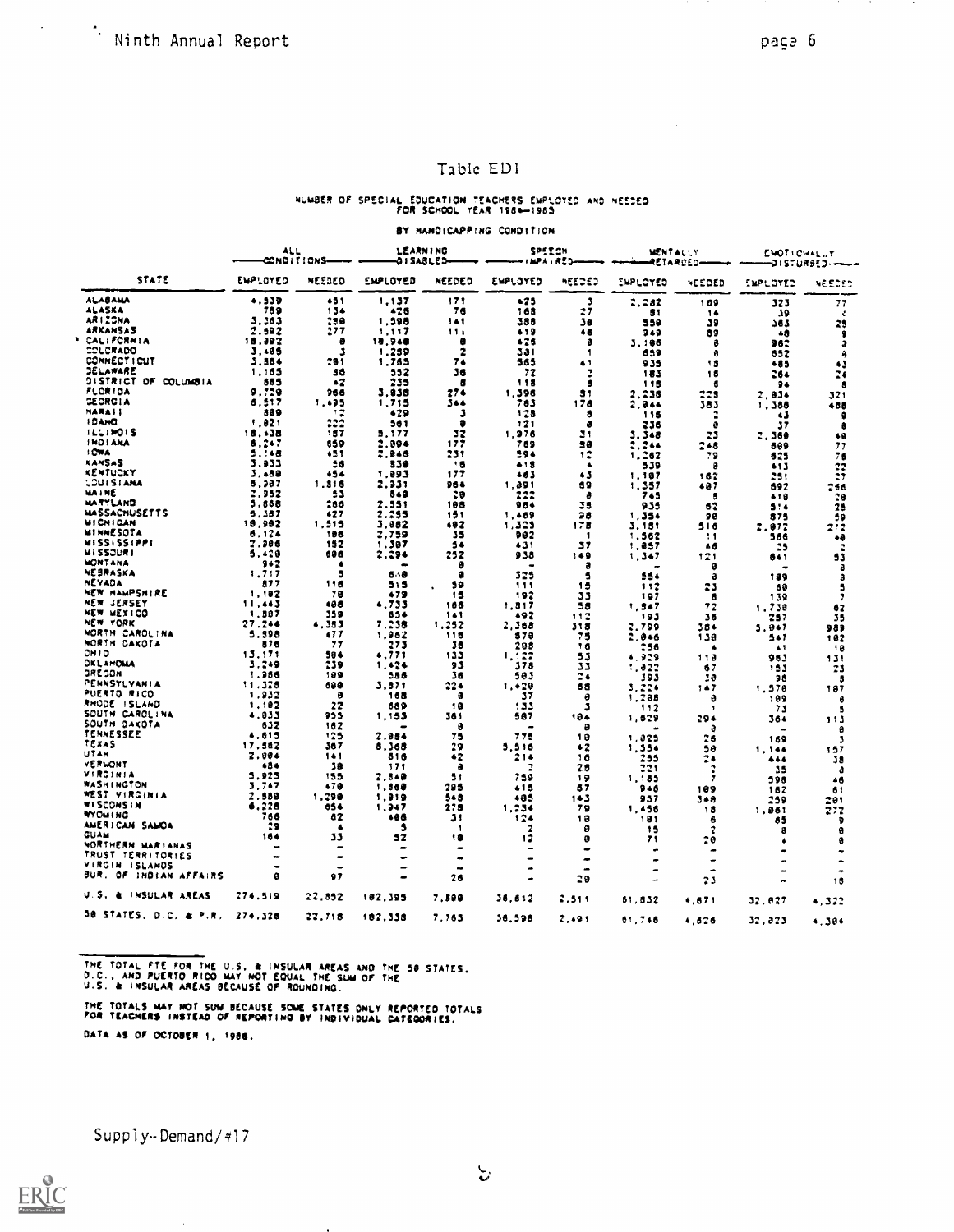$\mathcal{A}^{\pm}$ 

ä,

 $\sim 10^4$ 

### Tabic ED1

### NUMBER OF SPECIAL EDUCATION TEACHERS EMPLOYED AND NEEDED

BY HANDICAPPING CONDITION

|                                     | <b>NARD OF HEARING</b><br>— 1 DEAF — |                         | +-MULTIMANDICAPPED+      |                | ORTHOPED I CALLY<br>-impaired- |        | <b>OTHER HEALTH</b><br>-IMPAIRED- |                  | VISUALLY<br>-HANDICAPPED-- |         |
|-------------------------------------|--------------------------------------|-------------------------|--------------------------|----------------|--------------------------------|--------|-----------------------------------|------------------|----------------------------|---------|
| <b>STATE</b>                        | EMPLOYED                             | NEEDED                  | EMPLOYED                 | NEEDED         | <b>EMPLOYED</b>                | NEEDED | ENPLOYED                          | NEEDED           | EMPLOYED                   | NEEDED  |
| <b>ALABAMA</b>                      | 85                                   | ٠                       | 122                      | 8              | 36                             | 5      | 31                                | 18               | 37                         | 2       |
| ALASKA<br>AR I ZONA                 | 26                                   | ٠                       | 29                       | S              | 18                             |        | $\bullet$                         | ÷                | ۰                          | 2       |
| ARKANSAS                            | 158                                  | 18                      | 149                      | в              | 25                             |        | 89                                | 6                | 68                         | 8       |
| <b>CALIFORNIA</b>                   | 77                                   |                         | 40<br>778                |                | 5<br>468                       |        | 6                                 | ा                | 28                         | э       |
| COLORADO                            | 458<br>150                           |                         | 247                      |                | 84                             |        | 236<br>8                          | 8                | 145                        | e       |
| CONNECT I CUT                       | 58                                   |                         | 1                        |                | 49                             |        | 15                                | 8<br>0           | 37<br>29                   |         |
| DELAWARE                            | 31                                   |                         | 8                        |                | 33                             |        | 2                                 | ۹                | 11                         |         |
| DISTRICT OF COLUMBIA                | 13                                   |                         | 35                       |                | $\bullet$                      |        | 23                                | $\blacktriangle$ | 13                         |         |
| <b>FLORIDA</b><br><b>GEORGIA</b>    | 319                                  | 12                      | $\overline{\phantom{0}}$ |                | 198                            | 17     | 342                               | 18               | 153                        | 14      |
| <b>NAWAII</b>                       | 258                                  | 38                      | ∙                        |                | 85                             | 32     | 155                               | ٠                | 187                        | 24      |
| <b>IDARD</b>                        | 25                                   |                         | 23<br>Δ                  |                | 32<br>е                        | Ω      | -                                 | €                | 18                         | e       |
| <b>ILLINOIS</b>                     | 43<br>738                            | 222<br>з                | 179                      | 5              | 333                            |        | 8<br>$\overline{\phantom{0}}$     | 9                | 12                         | я       |
| <b>INDIANA</b>                      | 187                                  | 15                      | 189                      | 22             | 78                             |        | 4                                 | e<br>21          | 762<br>88                  | a       |
| <b>IOWA</b>                         | 157                                  | 7                       | 136                      | 48             | 266                            |        | e                                 | ۰                | 51                         | e       |
| KANSAS                              | m                                    | 2                       | 859                      | 8              | 14                             |        | 21                                | 2                | 48                         |         |
| KENTUCKY                            | 350                                  | 18                      | 189                      | 16             | 28                             |        | 43                                | $\ddot{\bullet}$ | 45                         | з       |
| <b>LOUISIANA</b><br><b>MAINE</b>    | 291                                  | 18                      | 117                      | 15             | 85                             | 35     | 233                               | 25               | 181                        | 19      |
| <b>MARYLAND</b>                     | 61                                   | 5<br>2                  | 319<br>482               | 20             | 148                            | 9      | 296                               | 8                | 18                         | e       |
| <b>MASSACHUSETTS</b>                | 182<br>89                            | 6                       | 148                      | П              | 65<br>79                       | з      | 56                                | -1               | 106                        | 7       |
| <b>MICHIGAN</b>                     | 428                                  | 87                      | 246                      | 2              |                                |        | 89<br>395                         | e                | 3e                         | 3       |
| <b>HINNESOTA</b>                    | 177                                  | з                       | ø                        |                | 52                             |        | 28                                | 49<br>12         | 135<br>55                  | 42      |
| <b>MISSISSIPPI</b>                  | 33                                   | $\overline{\mathbf{z}}$ | G                        |                | $\overline{\mathbf{z}}$        |        | 9                                 | ۰                | $\bullet$                  | 2<br>7  |
| <b>WISSOURI</b>                     | $\bullet$                            | 19                      | 1                        |                | 70                             |        | 8                                 | ₿                | 23                         |         |
| <b>MONTANA</b><br>NEBRASKA          | ۰.                                   | £                       | -                        |                |                                | e      | $\blacksquare$                    | е                | $\blacksquare$             |         |
| <b>NEVADA</b>                       | 86                                   |                         |                          |                | ۰                              | £      |                                   | ß                | 23                         | e       |
| <b>NEW HAMPSHIRE</b>                | 22<br>16                             |                         | 36<br>$\bullet\bullet$   |                | 7                              |        | 8                                 |                  | -7                         | 9       |
| NEW JERSEY                          | 294                                  |                         | 787                      | 31             | 5<br>98                        | B      | Ð                                 |                  | 15                         | 3       |
| NEW MEXICO                          | 55                                   | 4                       | 59                       | 18             | 15                             | £,     | 184<br>63                         |                  | 33                         | e       |
| NEW YORK                            | 978                                  | 138                     | 1,278                    | 181            | 233                            | J,     | 5.954                             | 16<br>,,,,,      | 18<br>357                  | 9       |
| NORTH CAROLINA                      | $\bullet$                            | 7                       | 174                      | 25             | 59                             | 3      | 122                               | 15               | 52                         | 68      |
| NORTH DAKOTA                        | 32                                   | ٠                       | $\blacksquare$           | - 6            | 34                             |        | 13                                | 9                | 15                         |         |
| OHIO<br>DKLANOMA                    | 323                                  | 11                      | 524                      | 54             | 444                            | 6      | e                                 | 8                | 95                         | ĉ       |
| <b>DREGON</b>                       | 76                                   | з                       | 135                      | -17            | 27                             | 9      | 18                                | e                | 14                         |         |
| PENNSYLVANIA                        | 97<br>532                            | 0<br>25                 | 26<br>323                | -1<br>13       | 137<br>187                     | 2      | 116                               | €                | Зe                         |         |
| PUERTO RICO                         | 88                                   | ٠                       | 248                      | ٠              | -11                            | 3<br>٥ | e                                 | e                | 158                        | 14      |
| RHODE ISLAND                        | 26                                   | з                       | 13                       | c              | 2                              | e      | 12<br>46                          | 6<br>٠           | 28<br>7                    | ٥       |
| SOUTH CAROLINA                      | 128                                  | 25                      | 46                       |                | 67                             | 27     | 62                                | в                | 7 E                        | e<br>16 |
| SOUTH DAKOTA<br>TENNESSEE           | $\bullet$                            |                         | -                        |                | -                              | 8      |                                   | e                | $\blacksquare$             | ₿       |
| TEXAS                               | $\overline{ }$                       | 2                       | 343                      | 2              | 83                             | 2      | 164                               | 4                | 45                         |         |
| UTAN                                | 213<br>113                           | 24<br>1                 | 204<br>167               | 16             | 220                            | 15     | 467                               | 11               | 186                        | 18      |
| <b>VERMONT</b>                      | 20                                   | 8                       | 19                       | 9              | 35<br>7                        | в<br>P | ۰                                 | 1                | 77                         |         |
| VIRGINIA                            | 193                                  |                         | 218                      | 32             | 52                             |        | ,<br>29                           | e                | $\bullet$                  | e       |
| WASHINGTON                          | 115                                  |                         | 191                      | 18             | 36                             | -1     | 172                               | 9                | 72<br>16                   | е       |
| <b>WEST VIRGINIA</b>                | 92                                   | 19                      | з                        |                | 48                             |        | 33                                | 11               | 52                         | ę<br>16 |
| <b>WISCONSIN</b><br><b>WYOM ING</b> |                                      | 1                       | $\blacksquare$           |                | 22e                            |        | $\mathbf{r}$                      | 6                | 49                         |         |
| AMERICAN SAMOA                      | 21                                   |                         | 25                       |                | 12                             |        | 5                                 | e                |                            |         |
| CUAM                                | 3                                    | ٩                       | $\bullet$                |                | ₿                              |        | е                                 | ₿                | e                          | a       |
| HORTHERN MARIANAS                   |                                      |                         | 14                       |                | ۹                              |        | 2                                 | e                |                            |         |
| TRUST TERRITORIES                   |                                      |                         | $\bullet$                | $\blacksquare$ |                                |        |                                   |                  |                            |         |
| VIRGIN ISLANDS                      |                                      | ٠                       |                          |                |                                |        | -                                 |                  |                            |         |
| BUR, OF INDIAN AFFAIRS              |                                      |                         |                          | 18             |                                |        |                                   | 0                |                            | ø       |
| U.S. & INSULAR AREAS                | 7.992                                | 773                     | 8.637                    | 618            | 4,248                          | 243    | 18,445                            | 1.299            | 2.995                      | 296     |
| 50 STATES, D.C. & P.R.              | 7,985                                | 772                     | 8,619                    | 685            | 4.239                          | 243    | 18.443                            | 1.299            | 2.994                      | 296     |

THE TOTAL FTE FOR THE U.S. & INSULAR AREAS AND THE 50 STATES,<br>D.C., AND PUERTO RICO MAY NOT EQUAL THE SUM OF THE U.S. & INSULAR AREAS BECAUSE OF ROUNDING,

THE TOTALS MAY NOT SUM BECAUSE SOME STATES ONLY REPORTED TOTALS<br>FOR TEACHERS INSTEAD OF REPORTING 81 INDIVIDUAL CATEGORIES. DATA AS OF OCTOBER 1, 1986.

Supply-Demand/#17

# RUGE TE LA MARIA BELE

 $1<sub>6</sub>$ 

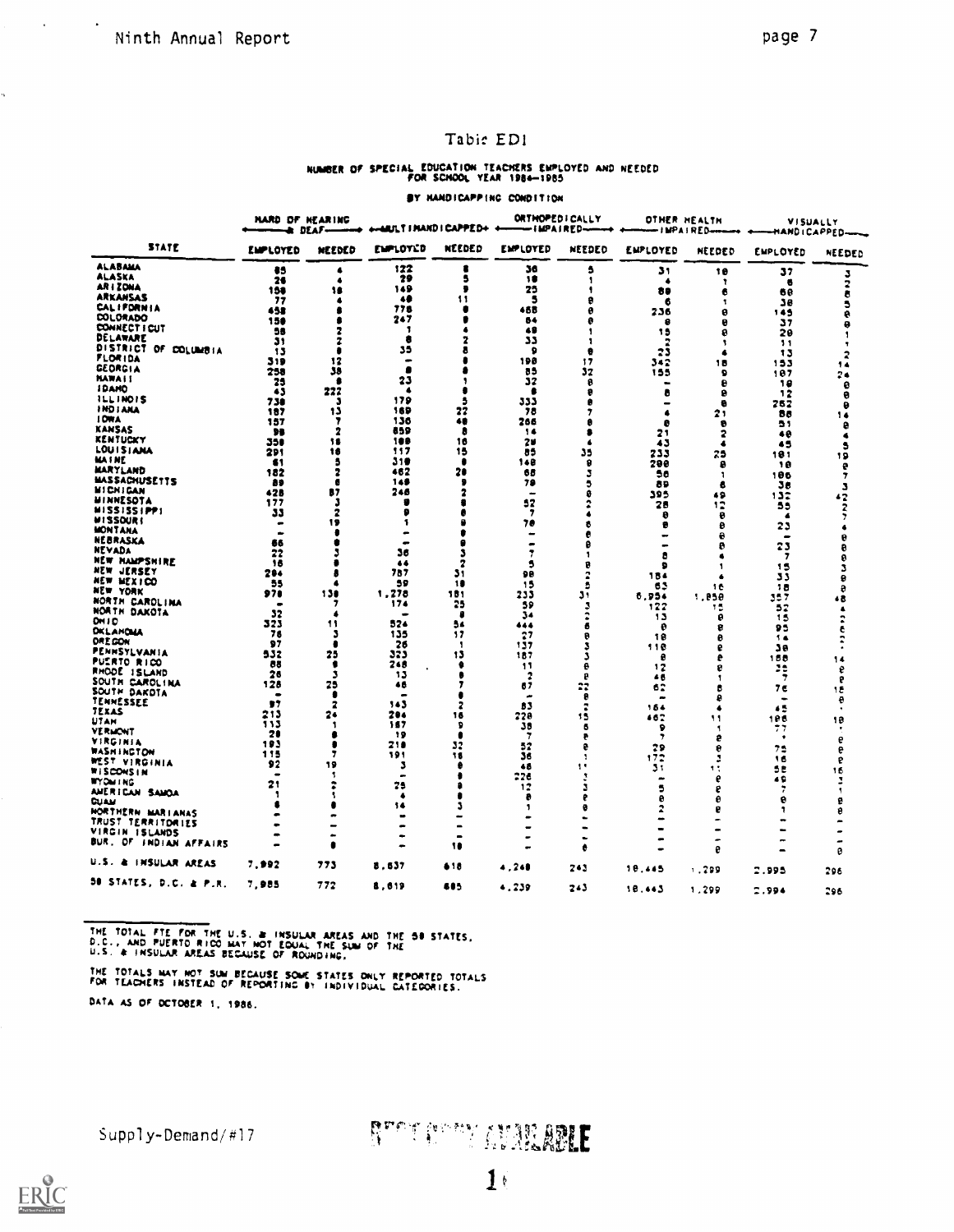$\Lambda_{\rm c}$ 

 $\mathcal{A}$ 

 $\bullet$ 

 $\sim$   $\bullet$ 

### Table EDI

# NUMBER OF SPECIAL EDUCATION TEACHERS EMPLOYED<br>AND NEEDED FOR SCHOOL YEAR 1984-1985

#### BY HANDICAPPING CONDITION

|                                               | OEAF-BLIND- |                          |  |  |  |  |
|-----------------------------------------------|-------------|--------------------------|--|--|--|--|
| STATE                                         | EMPLOYED    | NEEDED                   |  |  |  |  |
| <b>ALABAMA</b>                                | J           | 2                        |  |  |  |  |
| ALASKA                                        | Ž           | 8                        |  |  |  |  |
| ARI ZONA                                      | ١           | ø                        |  |  |  |  |
| ARKANSAS                                      | ţ<br>33     | 0<br>٥                   |  |  |  |  |
| <b>CALIFORNIA</b>                             | ĉ           | ٥                        |  |  |  |  |
| COLORADO<br>CONNECT : CUT                     | 0           | t                        |  |  |  |  |
| JELAWARE                                      | 9           | ١                        |  |  |  |  |
| <b>LISTRICT</b><br>٥F<br><b>COLUMBIA</b>      | 8           | 8                        |  |  |  |  |
| Flor : Da                                     | 9           | ٥                        |  |  |  |  |
| œdreia                                        | ŧ           | ۵<br>8                   |  |  |  |  |
| <b>NAWAII</b>                                 | ١<br>٠      | ð                        |  |  |  |  |
| <b>I DAMO</b><br>ILLINOIS                     | -           | 8                        |  |  |  |  |
| <b>INDIANA</b>                                | 3           | ð                        |  |  |  |  |
| <b>ICMA</b>                                   | 11          | 6                        |  |  |  |  |
| <b>KANSAS</b>                                 | $\bullet$   | \$                       |  |  |  |  |
| <b>KENTUCKY</b>                               | ð           | ē                        |  |  |  |  |
| LOUISIANA                                     | 9<br>5      | ē                        |  |  |  |  |
| MA I NE<br>MARYLAND                           | ø           | .<br>8                   |  |  |  |  |
| <b>MASSACHUSETTS</b>                          | 6           | ê                        |  |  |  |  |
| <b>MICHIGAN</b>                               | 8           | ٥                        |  |  |  |  |
| hinnesota                                     | 3           | ê                        |  |  |  |  |
| <b>WISSISSIPPI</b>                            | 8           | 9                        |  |  |  |  |
| <b>MISSOURI</b>                               | 15          | 2<br>9                   |  |  |  |  |
| <b>MONTANA</b>                                | -           | ō                        |  |  |  |  |
| NEBRASKA<br>NEVADA                            | 8           | š                        |  |  |  |  |
| NEW HAMPSHIRE                                 | 5           | ð                        |  |  |  |  |
| JERSEY<br>nEW                                 | 17          | ١                        |  |  |  |  |
| NEW MEXICO                                    | ţ           | ١                        |  |  |  |  |
| <b>YORK</b><br>NEW.                           | 9           | 8<br>a                   |  |  |  |  |
| NORTH CAROLINA                                | 4<br>Ĵ      | 1                        |  |  |  |  |
| NORTH DAKOTA<br>CH I O                        | ð           | 8                        |  |  |  |  |
| OKLAHOMA                                      | 19          | ĩ                        |  |  |  |  |
| <b>ORE CON</b>                                | ß           | ۰                        |  |  |  |  |
| PENNSYLVANIA                                  | 15          | 9                        |  |  |  |  |
| PUERTO RICO                                   | 18          | ê<br>ð                   |  |  |  |  |
| <b>ISLAND</b><br>RHODE<br>SOUTH CAROLINA      | 8<br>١      | ż                        |  |  |  |  |
| SOUTH DAKOTA                                  |             | e                        |  |  |  |  |
| TENNESSEE                                     | 30          | 8                        |  |  |  |  |
| <b>TEXAS</b>                                  | 75          | ۱3                       |  |  |  |  |
| UTAN                                          | 41          | 2                        |  |  |  |  |
| VERMONT                                       | 1<br>4      | ٥<br>8                   |  |  |  |  |
| VIRGINIA<br><b>WASHINGTON</b>                 | 13          | 9                        |  |  |  |  |
| <b>WEST VIRGINIA</b>                          | 19          | 1                        |  |  |  |  |
| WISCONSIN                                     | 4           | 9                        |  |  |  |  |
| <b>WYOM ING</b>                               | ø           | θ                        |  |  |  |  |
| AMERICAN SAMOA                                | 2           | 0                        |  |  |  |  |
| Cuaw                                          | Ī<br>-      | 0                        |  |  |  |  |
| NORTHERN MARIANAS<br><b>TRUST TERRITORIES</b> |             | $\overline{\phantom{a}}$ |  |  |  |  |
| VIRGIN ISLANDS                                |             |                          |  |  |  |  |
| INDIAN AFFAIRS<br>BUR.<br>OF.                 |             | ė                        |  |  |  |  |
| INSULAR AREAS<br>U.S.<br>٠                    | 396         | 38                       |  |  |  |  |
| 59. STATES, D.C. & P.R.                       | 393         | 38                       |  |  |  |  |

THE TOTAL FTE FOR THE U.S. & INSULAR AREAS AND THE<br>58 STATES, D.C., AND PUERTO RICO WAY NOT EQUAL THE<br>SUM OF THE U.S. & INSULAR AREAS BECAUSE OF ROUNDING.

THE TOTALS WAY NOT SUM BECAUSE SOME STATES ONLY<br>REPORTED TOTALS FOR TEACHERS INSTEAD OF REPORTING<br>BY INDIVIDUAL CATEGORIES.

DATA AS OF OCTOBER 1, 1988.

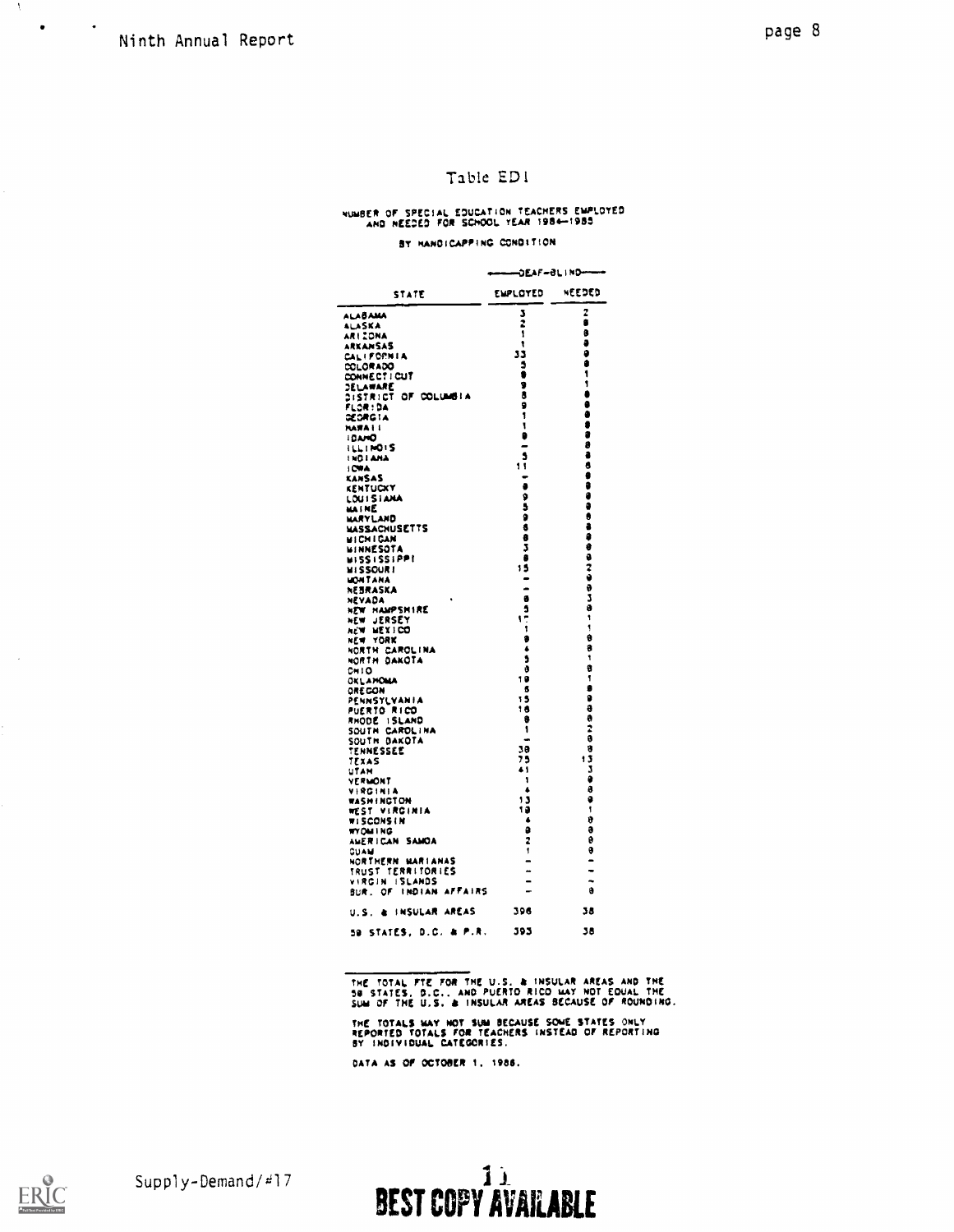$\blacklozenge$ 

### Table ED2

## SCHOOL STAFF OTHER THAN SPECIAL EDUCATION TEACHERS EMPLOYED AND NEEDED TO SERVE HANDICAPPED CHILDREN FOR SCHOOL YEAR 1984-85

|                                  | —ALL STAFF——<br>$\rightarrow$ |           | <b>SCHOOL</b><br>+-SOCIAL WORKERS-+ |                      | OCCUPATIONAL<br>-THERAPISTS- |                          | <b>RECREATIONAL</b><br>-THERAPISTS- |               | PHYSICAL<br>-THERAP ISTS- |                  |
|----------------------------------|-------------------------------|-----------|-------------------------------------|----------------------|------------------------------|--------------------------|-------------------------------------|---------------|---------------------------|------------------|
| <b>STATE</b>                     | <b>ENPLOYED</b>               | NEEDED    | <b>EMPLOYED</b>                     | NEEDED               | <b>EUPLOYED</b>              | NEEDED                   | EMPLOYED                            | <b>NEEDED</b> | EMPLOYED                  | NEEDED           |
| <b>ALABAMA</b>                   | 2,866                         | 18        | 78                                  | a                    | 19                           | a                        | 2                                   | ŧ             | 7                         | ٦                |
| <b>ALASKA</b>                    | 896                           | 82        | 3                                   |                      | 28                           |                          | 2                                   | 8             | 27                        |                  |
| AR1ZONA                          | 2,599                         | 289       | 77                                  |                      | 31                           |                          | 1                                   | 8             | 13                        |                  |
| ARKANSAS                         | 549                           | 67        | Г                                   |                      | $\ddot{\bullet}$             |                          | 2                                   | e             | 6                         |                  |
| CALIFORNIA                       | 27.851                        | 8         | 223                                 |                      | 31                           |                          | a                                   | e             | 31                        |                  |
| COLORADO                         | 2.948                         | 9         | 288                                 | 8                    | 116                          | л                        | 18<br>4                             | ø<br>А        | 46<br>27                  |                  |
| <b>CONNECTICUT</b>               | 1,842<br>799                  | 224<br>54 | 325<br>-11                          | 28<br>8              | 29<br>15                     | 11                       |                                     |               | 9                         |                  |
| DELAWARE<br>DISTRICT OF COLUMBIA | 684                           | 33        | 48                                  | 2                    | 12                           |                          | 7                                   |               | 7                         | e                |
| <b>FLORIDA</b>                   | 9.096                         | 251       | 287                                 | 6                    | 127                          |                          | ٥                                   |               | 79                        |                  |
| <b>GEORGIA</b>                   | 4,199                         | 493       | 220                                 | 12                   | 44                           |                          | 76                                  |               | 52                        | ۱.               |
| <b>NAWAII</b>                    | 887                           | 18        | 44                                  | 9                    | 21                           |                          | 8                                   |               | 17                        | 6                |
| <b>IDANO</b>                     | 596                           | 8         | 36                                  | 8                    | 18                           |                          | 6                                   |               | -1                        | e                |
| <b>ILLINOIS</b>                  | 14,232                        | 92        | 1,157                               | 18                   | 212                          | 13                       | 17                                  |               | 157                       | 26               |
| INDIANA                          | 5.786                         | 552       | 128                                 | 17                   | 73                           | 18                       | 55                                  |               | 86                        | 2e               |
| IOWA                             | 3.192                         | 33        | 220                                 | 6                    | 58                           |                          | 13                                  |               | 43                        | $\blacktriangle$ |
| <b>KANSAS</b>                    | 3,158                         | 29        | 99                                  |                      | 38                           |                          | $\blacksquare$                      |               | 24<br>40                  |                  |
| <b>KENTUCKY</b>                  | 2,695                         | 244<br>38 | 49<br>218                           | в<br>٠               | 28<br>72                     |                          | 19<br>6                             |               | 36                        | e                |
| <b>LOUISIANA</b><br>MAINE        | 9.946<br>2.867                | 178       | 108                                 | 18                   | 14                           | 18                       | з                                   |               | 17                        | 19               |
| MARYLAND                         | 4.884                         | 282       | 94                                  | 7                    | 118                          | 11                       | 16                                  |               | 85                        | ۱¢               |
| <b>NASSACHUSETTS</b>             | 5,859                         | 389       | 469                                 | -11                  | 49                           | 5                        | 8                                   |               | 29                        |                  |
| <b>MICHIGAN</b>                  | 7.848                         | 918       | 829                                 | 169                  | 251                          | 27                       | e                                   |               | 154                       | 2                |
| <b>MINNESOTA</b>                 | 4.944                         | 2         | 345                                 | 9                    | 141                          | 8                        |                                     | a             | 49                        | ê                |
| <b>MISSISSIPPI</b>               | 1,218                         | 133       | 31                                  | ā                    | 2                            |                          | я                                   | 0             | $\overline{\mathbf{1}}$   | ٠                |
| <b>MISSOURI</b>                  | 7,713                         | 41        | 68                                  | Ð                    | 48                           |                          |                                     | я             | 27                        |                  |
| MONTANA                          | 624                           | 12        | ÷.                                  |                      | A                            |                          |                                     | Ĥ             | 6                         |                  |
| NEBRASKA                         | 1.834                         | ₿         | 13                                  |                      | 14                           |                          | 8                                   |               | 25                        |                  |
| NEVADA                           | 588                           | 49        | 2                                   | з                    | 8                            | 2                        |                                     | 9             | $\overline{\mathbf{z}}$   |                  |
| <b>NEW HAMPSHIRE</b>             | 1,762                         | 131       | 33                                  | 9                    | 69                           | 6                        | 14                                  | 9             | 26                        |                  |
| NEW JERSEY<br>NEW MEXICO         | 13,988<br>2.549               | 393<br>17 | 983<br>47                           | 34                   | 104<br>84                    | 11<br>8                  | 19                                  |               | 112<br>55                 |                  |
| NEW YORK                         | 16,749                        | 8         | ٠                                   |                      |                              |                          | 3<br>$\tilde{\phantom{a}}$          |               | $\blacksquare$            |                  |
| NORTH CAROLINA                   | 4.361                         | 378       | 73                                  | 14                   | 76                           | 15                       | 28                                  |               | 64                        |                  |
| NORTH DAKOTA                     | 620                           | В         | 41                                  | -1                   | 32                           | 2                        | з                                   | 8             | $\mathbb{C}^{\bullet}$    |                  |
| $0 \times 10$                    | 5.995                         | 312       | 58                                  | e                    | 157                          | 17                       | 24                                  | £             | 121.                      |                  |
| OKLAHOMA                         | 1.976                         | 112       | 46                                  | 2                    | 19                           | ÷                        |                                     | 9             | 50                        |                  |
| <b>ORE GON</b>                   | 3.818                         | 188       | $\mathbf{2}$                        | 7                    | 24                           |                          | ā                                   | Ð             | 24                        | $\blacktriangle$ |
| PENNSYLVANIA                     | 19,197                        | 361       | 158                                 |                      | 124                          |                          | 145                                 | ø             | 137                       |                  |
| <b>PUERTO RICO</b>               | 1.339                         | ٠         | 78                                  | ₿                    | 8                            |                          | ÷.                                  | я             | e                         | e                |
| RHODE ISLAND                     | 1,246                         | - 18      | 69                                  | $\ddot{\phantom{a}}$ | 11                           |                          | 8                                   | ρ             | 16                        | ŧ                |
| SOUTH CAROLINA<br>SOUTH DAKOTA   | 3.847<br>724                  | 415       | 54                                  | 19                   | 18                           |                          | 97                                  |               | 21                        | 16               |
| TENNESSEE                        | 3.819                         | 185<br>3  | 8<br>75                             | 5<br>₿               | 6<br>25                      | Я                        | e<br>15                             |               | 18<br>56                  | ÷<br>ę           |
| TEXAS                            | 12,860                        | 189       | 168                                 | ٠                    | 128                          | 15                       | 45                                  |               | 42                        | ۽ ۽              |
| UTAH                             | 1,858                         | 11E       | 69                                  |                      | 12                           | 4                        | ÷                                   |               | 13                        | 4                |
| <b>VERMONT</b>                   | 767                           | Δ         | 11                                  | 8                    | 5                            | 8                        |                                     |               | 3                         | e                |
| VIRGINIA                         | 5.232                         | 8         | 384                                 | e                    | 89                           | 6                        |                                     | ρ             | 7e.                       | e                |
| <b>WASHINGTON</b>                | 3.436                         | 574       | 38                                  | ٩                    | 187                          | 45                       | θ                                   | ę             | 79                        |                  |
| WEST VIRGINIA                    | 1.741                         | 183       | ß                                   | в.                   | 18                           | 3                        | Р                                   | a             | 24                        | e                |
| WISCONSIN                        | 4,253                         | 22        | 348                                 | 3                    | 159                          | 3                        |                                     | θ             | 178                       |                  |
| <b>WYOM ING</b>                  | 722                           | 65        | 45                                  |                      | 24                           |                          |                                     |               | $\tilde{z}$               |                  |
| AMERICAN SAMOA<br><b>انده</b> ب2 | 7.6                           | я         | ÷.                                  |                      | e                            |                          |                                     |               | €                         |                  |
| NORTHERN MARIANAS                | 125                           | e         | з                                   | 9                    |                              |                          |                                     |               | ٠                         |                  |
| <b>TRUST TERRITORIES</b>         |                               |           |                                     |                      |                              | $\overline{\phantom{0}}$ |                                     |               | <b>-</b>                  |                  |
| VIRGIN ISLANDS                   |                               |           |                                     |                      |                              |                          |                                     |               | -                         |                  |
| BUR.<br>OF INDIAN AFFAIRS        | 779                           | 139       | 18                                  | 7                    | з                            | $\blacktriangle$         |                                     |               | $\blacktriangle$          |                  |
| U.S. & INSULAR AREAS             | 226.021                       | 8,144     | 8.827                               | 397                  | 2.556                        | 293                      | 616                                 | 42            | $7.23 -$                  | 284              |
| 58 STATES, D.C. & P.R.           | 229.833                       | 8,885     | 8.813                               | 398                  | 2.879                        | 289                      | 613                                 | 48            | 7.226                     |                  |

THE TOTAL FTE FOR THE U.S. & INSULAR AREAS AND THE 50<br>STATES, D.C., & PUERTO RICO MAY NOT EQUAL THE SUM OF THE STATES<br>AND INSULAR AREAS BECAUSE OF ROUNDING.

THE TOTALS WAY NOT SUM BECAUSE SOME STATES ONLY REPORTED TOTALS FOR ALL STAFF INSTEAD OF REPORTING BY INDIVIDUAL CATEGORIES. DATA AS OF OCTOBER 1, 1986.

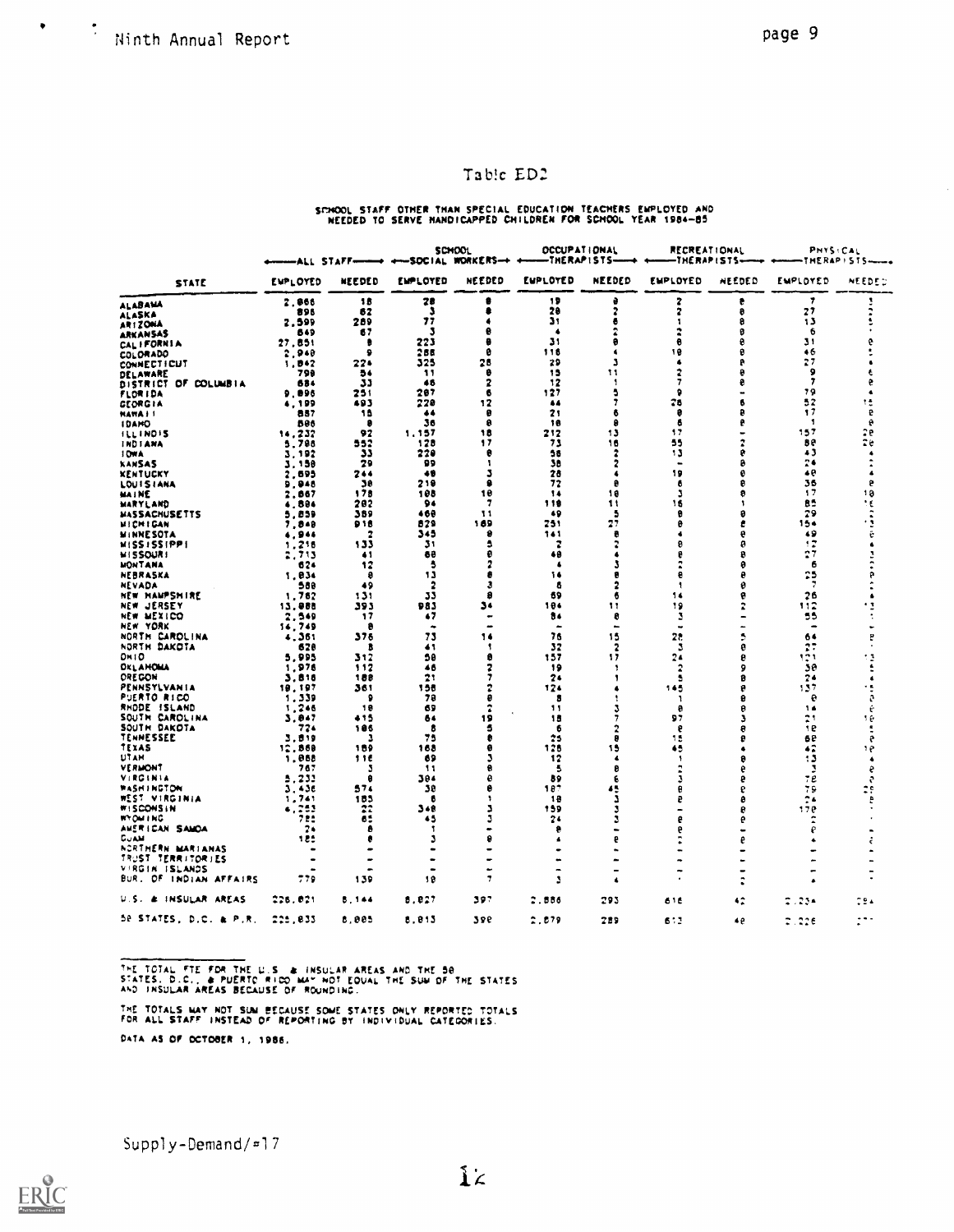$\mathbf{r} = \mathbf{r}$ 

I.

 $\sim$  7  $\,$ 

### Table ED2

SCHOOL STAFF OTHER THAN SPECIAL EDUCATION "EACHERS EMPLOYED AND NEEDED TO SERVE HANDICAPPED CHILDREN FOR SCHOOL YEAR 1984-03

|                                         | -TEACHER AIDES-          |                          | <b>PHYSICAL</b><br>EDUCATION<br>-TEACHERS- |        | SUPERVISORS/<br><--- ADMINISTRATORS- |                         | OTHER<br>NON-INSTRUCTIONAL | -STAFF <del>--------</del> | $-25YCHCL2G(515--$   |                                |
|-----------------------------------------|--------------------------|--------------------------|--------------------------------------------|--------|--------------------------------------|-------------------------|----------------------------|----------------------------|----------------------|--------------------------------|
| STATE                                   | EMPLOTED                 | NEEDED                   | <b>EMPLOYED</b>                            | NEEDED | ENPLOYED                             | NEEDEJ                  | EMPLOTED                   | NEEDED                     | EUPLOYED             | NF SOLD                        |
|                                         | 95 B                     | ٠                        | 76                                         |        | 148                                  | ٠                       | 438                        | 1                          | 189                  | э                              |
| <b>ALABAMA</b><br>ALASKA                | 461                      | 39                       | ٠                                          |        | 32                                   | 2                       | 219                        | в                          | 48                   | 5                              |
| AR I ZONA                               | 1.296                    | 224                      | 50                                         |        | 115                                  | 12                      | 583                        | $\mathbf{1}$               | 211                  | 18                             |
| ARKANSAS                                | 254                      | ÷                        | 2                                          |        | 34                                   |                         | 175                        | 29                         | э                    | -1<br>a                        |
| CALIFORNIA                              | 17.254                   | a                        | <b>ASS</b>                                 |        | 425                                  | a<br>f.                 | 2.103                      | a                          | . 116<br>384         | a                              |
| COLORADO                                | 1,456                    | ٥                        | ٠                                          |        | 174                                  | 24                      | 437<br>398                 | 13                         | 397                  | 24                             |
| <b>CONNECTICUT</b>                      | 295                      | 115                      | 32                                         |        | 125<br>A1                            | ٠                       | 112                        | 3                          | 78                   | з                              |
| JELANARE                                | 388                      | 22                       | 19<br>18                                   |        | 68                                   | -1                      | 254                        | б                          | 68                   | 3                              |
| <b>DISTRICT OF</b><br><b>COLUMBIA</b>   | 131                      | 12<br>147                | 125                                        |        | 615                                  | 22                      | 1,778                      |                            | 445                  |                                |
| FLORIDA                                 | 4.218<br>1,249           | 358                      | 44                                         |        | 366                                  | 8                       | 648                        | 32                         | 347                  | 17                             |
| <b>GEORGIA</b><br>HAWA! I               | 320                      | a                        | 7                                          |        | 13                                   | a                       | 279                        |                            | -7                   | 7                              |
| <b>IDANO</b>                            | 517                      | ٥                        | 2                                          |        | 82                                   | ٥                       | 48                         | Ω                          | 187                  | ð                              |
| ILLINOIS                                | 5.755                    | 3                        | 109                                        |        | 544                                  | 22                      | 2.958                      | з                          | 1.876<br>350         | ā<br>29                        |
| <b>INDIANA</b>                          | 2.366                    | 188                      | 48                                         | 13     | 532                                  | 52                      | 2.878                      | 183<br>÷                   | 347                  |                                |
| <b>I CYA</b>                            | 1.323                    | ð                        | 13                                         |        | 333                                  | 7<br>1                  | 617<br>88                  | 3                          | 326                  |                                |
| <b>KANSAS</b>                           | 2,175                    | 16                       | 21                                         |        | 97<br>186                            | 11                      | 655                        | 59                         | 87                   |                                |
| KENTUCKY                                | 1.839                    | 133                      | 105<br>299                                 | a      | 264                                  | a                       | 3.869                      | 8                          | 284                  |                                |
| LOUISIANA                               | 1.239<br>798             | a<br>e                   | 6                                          | 25     | 197                                  | ٠                       | 725                        | a                          | 24                   |                                |
| <b>MA, NE</b>                           | 2.155                    | 51                       | 187                                        | 7      | 244                                  | 13                      | 1.471                      | 48                         | 158                  |                                |
| <b>MARYLAND</b><br><b>MASSACHUSETTS</b> | 3.334                    | 255                      | 94                                         |        | 398                                  | 11                      | 1,111                      | 64                         | 369                  | 15                             |
| <b>MICHIGAN</b>                         | 1.945                    | 345                      | 73                                         |        | <b>183</b>                           | 59                      | 221                        | 57                         | 753                  | 111                            |
| <b>WINNESOTA</b>                        | 2.593                    | 9                        | 159                                        |        | 206                                  | a                       | 358                        | a                          | 308                  | ð<br>18                        |
| <b>MISSISSIPPI</b>                      | 447                      | 50                       | 13                                         |        | 145                                  |                         | 194                        | ٠,                         | 48<br>26             |                                |
| <b>WISSOURI</b>                         | 1,527                    | ٥                        | ø                                          |        | 177                                  |                         | 90<br>з                    |                            | 195                  |                                |
| WONTANA                                 | 425                      | a                        | э                                          | a<br>a | 39<br>38                             |                         | a                          |                            | 34                   | 8                              |
| <b>NESRASKA</b>                         | 887                      | ۰                        | э<br>19                                    | ٠      | ۰,                                   |                         | 64                         |                            | 78                   | 7                              |
| NEVADA                                  | 348<br>767               | 76<br>72                 | 36                                         | ٠      | 183                                  | ۰                       | 272                        | 5                          | 89                   | 9                              |
| <b>NEW HAMPSHIRE</b>                    | 3.692                    | 172                      | 213                                        | 13     | 725                                  | 15                      | 2.469                      | 14                         | 965                  | 35                             |
| NEW JERSEY<br>NEW MEXICO                | 1,313                    | $\overline{\phantom{a}}$ | 51                                         | ۰      | 123                                  | a                       | 558                        | $\blacksquare$             | 34                   | $\overline{\cdot}$             |
| NEW YORK                                | 8.727                    | ٠                        | $\ddot{\phantom{1}}$                       |        | $2.7 - 4$                            | ٠                       | 3.213                      | $\overline{\phantom{0}}$   | 2.064                | $\overline{\phantom{0}}$<br>27 |
| NORTH CAROLINA                          | 2,238                    | 189                      | 28                                         |        | 273                                  | 19                      | 971                        | 51                         | 250                  | 3                              |
| NORTH DAKOTA                            | 361                      | ə                        | s                                          |        | 74                                   | ø                       |                            | в                          | -32<br>851           | 45                             |
| OHIO                                    | 2,266                    | 133                      | 125                                        |        | 372                                  | 26<br>2                 | 1.578<br>698               | 25<br>29                   | 51                   | 5                              |
| OKLAHOMA                                | 613                      | 54                       | 233                                        |        | 124<br>150                           | 18                      | 1,433                      | 12                         | 118                  | 3                              |
| ORECON                                  | 1.121                    | 181                      | 38<br>111                                  |        | 874                                  | 39                      | 2,344                      | 29                         | 584                  | 31                             |
| PENNSYLVANIA                            | 5.138<br>555             | 221<br>-1                | 63                                         |        | 188                                  | e                       | 136                        | 2                          | - 19                 | 5                              |
| PUERTO RICO<br>RHODE ISLAND             | 457                      | -1                       | 91                                         |        | - 13                                 | 2                       | 254                        | a                          | 189                  | 8                              |
| SOUTH CAROLINA                          | 1.432                    | 758                      | 118                                        |        | 276                                  | 39                      | 617                        | 20                         | 288                  | 31                             |
| SOUTH DAKOTA                            | $3 + 8$                  | 81                       | 27                                         |        | 51                                   | 7                       | a                          | a                          | $\frac{17}{2}$       | 1                              |
| <b>TENNESSEE</b>                        | 2.008                    | ٥                        | 138                                        |        | 218                                  | $\overline{\mathbf{z}}$ | 738                        |                            | 255<br>385           |                                |
| <b>TEXAS</b>                            | 5.768                    | 100                      | 52                                         |        | 612                                  | 19                      | 978<br>66                  | ø                          | 131                  |                                |
| UTAH                                    | 842                      | 91                       | 8                                          | ß      | 74<br>67                             | -1<br>-1                | 197                        | ۰                          | 29                   | a                              |
| VERICHT                                 | 95                       | a<br>9                   | 13<br>51                                   | ٥      | 225                                  | 6                       | 1,864                      | ø                          | 384                  | a                              |
| VIRCINIA                                | 2.713<br>2,136           | 383                      | 61                                         | 18     | 188                                  | 19                      | 336                        | 32                         | 248                  | 52                             |
| WASHINGTON<br>WEST VIRGINIA             | 584                      | 94                       | 14                                         |        | 113                                  | 6                       | 392                        | 16                         | 127                  | 25                             |
| WISCONSIN                               | 1.995                    | a                        | 35                                         |        | 195                                  | 1                       |                            | a                          | 632                  | э                              |
| WYDMING                                 | 354                      | 29                       | 13                                         | 1      | 28                                   |                         | 94                         | я                          | 36                   |                                |
| AMERICAN SAMOA                          |                          |                          |                                            |        |                                      |                         |                            |                            | А                    | в                              |
| GUAM                                    | 198                      | Ð                        | -1                                         | e      | з                                    | 0                       | 37                         | a                          | 18                   |                                |
| NORTHERN MARIANAS                       | $\overline{\phantom{0}}$ |                          | $\bullet$                                  |        | ٠                                    |                         |                            | $\overline{\phantom{0}}$   | ۰<br>$\qquad \qquad$ |                                |
| TRUST TERRITORIES                       | $\hat{\phantom{a}}$      | m                        | $\bullet$                                  |        | a,                                   | -<br>۰                  | $\blacksquare$             | $\hat{\phantom{a}}$        | -                    | $\blacksquare$                 |
| VIRGIN ISLANDS                          |                          |                          | $\tilde{\phantom{a}}$<br>7                 | ۰<br>5 | $\tilde{\phantom{a}}$<br>49          | $\bullet$               | 120                        | 48                         | 12                   | $\mathbf{r}$                   |
| BUR, OF INDIAN AFFAIRS.                 | 209                      | 40                       |                                            | 172    | 13,841                               | 474                     | 39,593                     | 835                        | 16.249               | 586                            |
| U.S. & INSULAR AREAS                    | 112,330                  | 1,886                    | 3,377                                      |        |                                      | 478                     | 39.430                     | 795                        | 16,227               | 579                            |
| 58 STATES, D.C. & P.R. 112,886          |                          | 4,846                    | 3,368                                      | 167    | 13.789                               |                         |                            |                            |                      |                                |

THE TOTAL FTE FOR THE U.S. & INSULAR AREAS AND THE 50<br>STATES, D.C., & PUERTO RICO WAY NOT EQUAL THE SUM OF THE STATES<br>AND INSULAR AREAS BECAUSE OF ROUNDING,

THE TOTALS WAY NOT SUM BECAUSE SOME STATES ONLY REPORTED TOTALS<br>FOR ALL STAFF INSTEAD OF REPORTING BY INDIVIDUAL CATEGORIES. DATA AS OF OCTOBER 1, 1986.

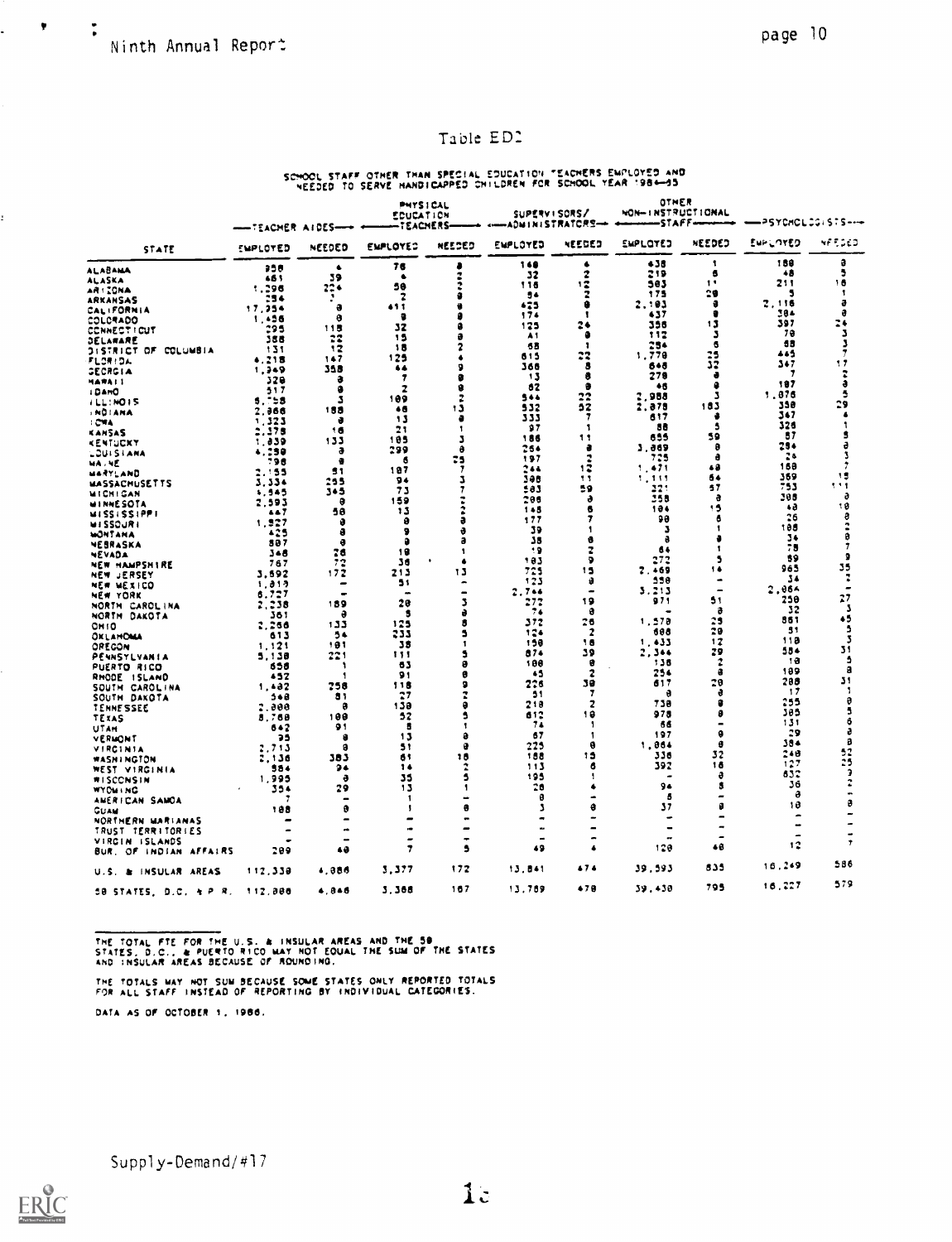$\check{\mathbf{v}}$ 

MODAT LONAL

### Table ED2

## SCHOOL STAFF OTHER THAN SPECIAL EDUCATION TEACHERS EMPLOYED AND NEEDED TO SERVE HANDICAPPED CHILDREN FOR SCHOOL YEAR 1984-85

|                                              |                 |                      | + DIAGNOSTIC STAFF+ +----AUDIOLOGISTS-++ |               | WORK-STUDY      | -COORDINATORS---+ | <b>EDUCATION</b><br>-TEACHERS-<br>-4 |               | -COUNSELORS--- |                         |
|----------------------------------------------|-----------------|----------------------|------------------------------------------|---------------|-----------------|-------------------|--------------------------------------|---------------|----------------|-------------------------|
| STATE                                        | <b>EMPLOYED</b> | NEEDED               | EMPLOYED                                 | NEEDED        | <b>EMPLOYED</b> | NEEDED            | <b>EMPLOYED</b>                      | <b>NEEDED</b> | ENPLOYED       | NEEDED                  |
| <b>ALABAMA</b>                               | 19              |                      | 31                                       |               | ,               | э                 | 134                                  | ٠             | 23             | $\overline{\mathbf{z}}$ |
| <b>ALASKA</b>                                | 14              | 1                    | $\bullet$                                |               | 14              | 1<br>2            | 1                                    | ч             | 41<br>173      |                         |
| <b>ARIZONA</b>                               | 30              |                      | 11<br>2                                  |               | 29<br>2         |                   | 64<br>в                              |               | 7              |                         |
| <b>ARKANSAS</b>                              | 64              |                      | 167                                      |               | 2               |                   | 78                                   |               | Ð              | e                       |
| <b>CALIFORNIA</b>                            | 49<br>R         |                      | 24                                       |               | 74              |                   | 2                                    |               | 2              | e                       |
| <b>COLORADO</b>                              | 31              |                      | 9                                        |               | 17              |                   | 33                                   |               | 162            |                         |
| <b>CONNECTICUT</b>                           | 49              |                      | $\overline{\mathbf{2}}$                  |               | 4               |                   | 36                                   |               | 34             |                         |
| DELAWARE<br>DISTRICT OF COLUMBIA             | 4               |                      | -1                                       |               | з               |                   | л.                                   |               | 12             |                         |
| <b>FLORIDA</b>                               | 484             | 18                   | 28                                       |               | 34              |                   | 9 - ءُ                               | 12            | 671            |                         |
| <b>GEORGIA</b>                               | 51              | 8                    | 34                                       |               | 28              |                   | 158                                  | B             | 203            |                         |
| <b>HAWAII</b>                                | 183             | 6                    | з                                        |               | 7               |                   | 7                                    | А             | ø              | e                       |
| <b>IDANO</b>                                 | 5               |                      | ٠                                        |               | 7               |                   | 2                                    | 0             | -1             |                         |
| <b>ILLINOIS</b>                              | 126             |                      | 42                                       |               | $\blacksquare$  |                   | 51                                   |               | 852<br>166     |                         |
| INDIANA                                      | 27              |                      | 33<br>73                                 |               | 41<br>118       |                   | 97<br>16                             | 19<br>я       | -1             |                         |
| <b>I OWA</b>                                 | -1<br>$\bullet$ |                      | 16                                       |               |                 |                   | 39                                   |               | 16             |                         |
| <b>KANSAS</b>                                | 90              |                      | $\overline{\mathbf{z}}$                  |               | 28              |                   | 184                                  | 6             | 146            |                         |
| <b>KENTUCKY</b><br><b>LOUISIANA</b>          | 337             | 30                   | 15                                       |               | 30              |                   | 58                                   | я             | 15             | ٥                       |
| <b>MAINE</b>                                 | 165             | 28                   | 19                                       |               | 78              |                   | 126                                  | 72            | 388            | 21                      |
| <b>MARYLAND</b>                              | 84              | 2                    | 32                                       |               | 68              | Ð                 | 162                                  | 5             | 44             | Л                       |
| <b>MASSACHUSETTS</b>                         | я               | ß                    |                                          |               | e               |                   | 88                                   | 18            | 11             |                         |
| <b>MICHIGAN</b>                              | 88              | 98                   | 18                                       |               | 56              | в                 | 158                                  |               | 8              | 0                       |
| <b>MINNESOTA</b>                             | 209             | 8                    | 12<br>4                                  |               | 166<br>з        | е                 | 375                                  | А             | -1<br>198      | е                       |
| MISSISSIPPI                                  | 89<br>368       | 10<br>18             | 18                                       |               | 9               |                   | 82<br>ß                              |               | 96             | 15                      |
| <b>MISSOURI</b><br><b>MONTANA</b>            | 9               |                      | 6                                        |               | 7               |                   | я                                    |               | 2              | 9                       |
| NEBRASKA                                     | 77              | в                    | e                                        |               | 9               |                   | ₽                                    |               | з              | я                       |
| <b>NEVADA</b>                                | 11              |                      | з                                        |               | 7               |                   | з                                    | s             | -15            | 8                       |
| NEW HAMPSHIRE                                | 39              |                      |                                          |               | 15              |                   | 72                                   | 13            | 219            | 13                      |
| <b>NEW JERSEY</b>                            | 1.565           | 29                   | 30                                       |               | 158             | a                 | 564                                  | 26            | 1,397          | 27                      |
| NEW MEXICO                                   | 126             | $\ddot{\phantom{a}}$ | 11                                       |               |                 |                   | 37                                   |               |                |                         |
| NEW YORK                                     | -               | ٠                    | $\blacksquare$                           |               |                 |                   |                                      |               |                |                         |
| NORTH CARDLINA                               | 42              | 12<br>П              | 33                                       |               | 8<br>٠          | £                 | 54<br>33                             | s<br>9        | 131<br>8       | 16                      |
| NORTH DAKOTA                                 | e<br>48         | я                    | Δ<br>31                                  |               | 222             | 16                | 158                                  | י י           | в              | 8                       |
| <b>OH10</b><br><b><i><u>DKLAHOMA</u></i></b> | 67              |                      | 17                                       |               | 27              | Я                 | 94                                   |               |                | ø                       |
| <b>ORECON</b>                                | 62              |                      | 12                                       |               | 68              |                   | 217                                  | 6             | 517            | 15                      |
| PENNSYLVANIA                                 | 128             |                      | 33                                       |               | 85              |                   | 164                                  | 2             | 158            | -1                      |
| PUERTO RICO                                  | з               |                      | 2                                        | A             | ô               |                   | 262                                  | e             | я              | e                       |
| RHODE ISLAND                                 | 49              |                      | 3                                        | 9             | 14              |                   | 15                                   | 8             | 194            | Ø                       |
| SOUTH CAROLINA                               | 23              |                      | 8                                        |               | 6               |                   | 181                                  | 14            | 64             | É                       |
| SOUTH DAKOTA                                 | 3               |                      | -1                                       |               | э               |                   | 35                                   | 8             | 11             | θ                       |
| TENNESSEE                                    | 68<br>1,288     | я                    | 28<br>12                                 |               | 15<br>5         |                   | 198<br>465                           | з             | 198<br>я       | e                       |
| TEXAS<br>UTAN                                | 18              | 28                   | 13                                       |               | $\overline{2}$  |                   | 17                                   | Ĥ             | в              | e                       |
| VERNONT                                      | 17              |                      | 16                                       |               | 15              |                   | 23                                   | 8             | 262            | e                       |
| VIRGINIA                                     | 87              |                      | 12                                       | a             | 32              |                   | 185                                  | e             | 8              | e                       |
| WASHINGTON                                   | 64              |                      | 91                                       |               | 15              |                   | 68                                   | ۰             | 19             | e                       |
| <b>WEST VIRGINIA</b>                         | 78              | 11                   | 6                                        |               | 18              |                   | 57                                   | 9             | 11             | P                       |
| <b>WISCONSIN</b>                             | 368             | R                    | ۸                                        |               | ŧ               |                   | 2e2                                  | e             | 18             | e                       |
| <b><i>WADRING</i></b>                        | 74              |                      | ۰                                        |               | ▲               |                   | 91                                   | 2             | 49             |                         |
| AMERICAN SAMOA                               | в               |                      | ٤                                        |               |                 |                   | 2                                    |               | e              |                         |
| CUAN<br>NORTHERN MARIANAS                    |                 |                      | 5                                        | A             | ۹               |                   | в                                    | e             | 9              | e                       |
| TRUST TERRITORIES                            |                 |                      | $\blacksquare$                           | $\rightarrow$ | -               |                   | -                                    | -             |                |                         |
| VIRGIN ISLANDS                               |                 |                      | $\blacksquare$                           |               |                 |                   |                                      |               |                |                         |
| BUR. OF INDIAN AFFAIRS                       | 17              | ٥                    | 2                                        | 1             | 2               | 2                 | ž                                    | 5             | ٥              | 18                      |
| U.S. & INSULAR AREAS                         | 6,790           | 344                  | 966                                      | 62            | 1,515           | 55                | 5.339                                | 273           | 6.284          | 158                     |
| 58 STATES, D.C. & P.R.                       | 6,768           | 339                  | 964                                      | 61            | 1,512           | 53                | 5.324                                | 268           | 6.278          | 148                     |

THE TOTAL FTE FOR THE U.S. & INSULAR AREAS AND THE 50<br>STATES, D.C., & PUERTO RICC MAY NOT EQUAL THE SUM OF THE STATES<br>AND INSULAR AREAS BECAUSE OF ROUNDING,

THE TOTALS MAY NOT SUM BECAUSE SOME STATES ONLY REPORTED TOTALS FOR ALL STAFF INSTEAD OF REPORTING BY INDIVIDUAL CATEGORIES. DATA AS OF OCTOBER 1, 1986.

Supply-Demand/#17